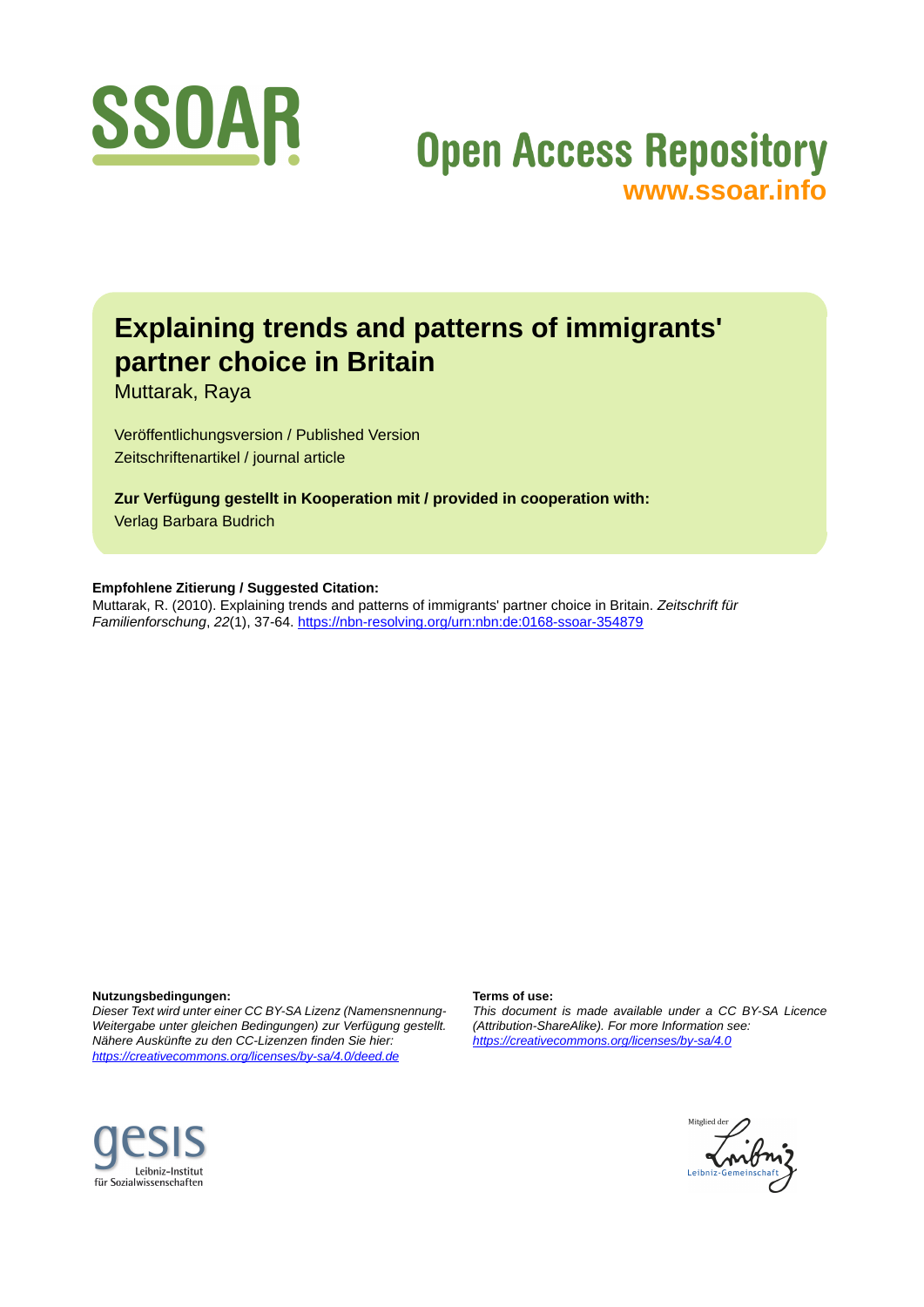## *Raya Muttarak*

## Explaining trends and patterns of immigrants' partner choice in Britain

## **Wie sind die Trends und Verhaltensmuster der Partnerwahl von Immigrant(inn)en in Großbritannien zu erklären?**

#### **Abstract:**

Based on the 1988–2006 General Household Survey (N=121,934), this paper investigates trends and patterns of partnership formation of immigrants in Britain and explains underlying factors influencing partner choice. The key questions are:1) whom do the immigrants of different gender, generation and ethnic groups form partnerships with: (a White British partner, a Britishborn coethnic partner or a coethnic partner from overseas); and 2) what factors are explaining such a choice. Immigrants socialised in Britain, the second generation and those who migrated to Britain at a young age, are more likely to have a White British partner and less likely to be in a transnational partnership. Age at union, marital status, educational qualification, area ethnic composition, sex ratio and educational homogomy are significant predictors of one's partner choice. Yet, ethnic origin remains a crucial determinant of patterns of partnership formation. The statistical analysis suggests that the rates of interethnic union with a White British partner will continue to increase for Black Caribbean, Black Africans and also gradually for highly educated Indians. The proportion of Pakistanis and Bangladeshis having a White British partner will remain low and simultaneously transnational marriage with a coethnic partner from overseas will still be commonly practiced. Overall, interethnic partnerships between the White British population and the population with an immigrant background are increasing in Britain.

#### **Zusammenfassung**:

Auf Basis des *General Household Survey* der Jahre 1988 bis 2006 (N=121.934) werden in diesem Beitrag Trends und Verhaltensmuster der Partnerschaftsanbahnung von Immigrant(inn)en in Großbritannien untersucht, sowie diesen zugrundeliegende Faktoren, die die Partnerwahl beeinflussen, erklärt. Folgende Fragestellungen sind dabei ausschlaggebend: 1. Gehen Immigrant(inn)en aus beiden Geschlechtern, aus verschiedenen Generationen und unterschiedenen ethnischen Gruppen eine Partnerschaft ein mit a) einer/einem weißen Britin/Briten, b) einer/einem Angehörigen der gleichen Ethnie, die/der in Großbritannien geboren ist oder c) einer/einem im Ausland geborenen Angehörigen der gleichen Ethnie? Und 2) Welche Faktoren tragen dazu bei, diese Auswahl zu erklären? Für Immigrant(inn)en, die in Großbritannien sozialisiert wurden – d.h. diejenigen, die zur zweiten Generation gehören oder in sehr jungen Jahren eingewandert sind – ist es wahrscheinlicher, eine(n) weiße(n) britische(n) Partner(in) zu haben. Zugleich ist es für diese weniger wahrscheinlich, sich in einer transnationalen Partnerschaft zu befinden. Das Heiratsalter, der Zivilstand, die Bildungsqualifikationen, die ethnische Zusammensetzung des Wohngebietes, die Geschlechterratio und Bildungshomogamie sind signifikante Prädiktoren der Partnerwahl. Dennoch bleibt die ethnische Herkunft eine wichtige Determinante der Verhaltensmuster beim Entstehen von Partnerschaften. Die statistischen Analysen lassen darauf schließen, dass die Anteile interethnischer Partnerschaften mit einer/einem weißen Britin/Briten für Schwarze aus

Zeitschrift für Familienforschung, 22. Jahrg., 2010, Heft 1 – Journal of Family Research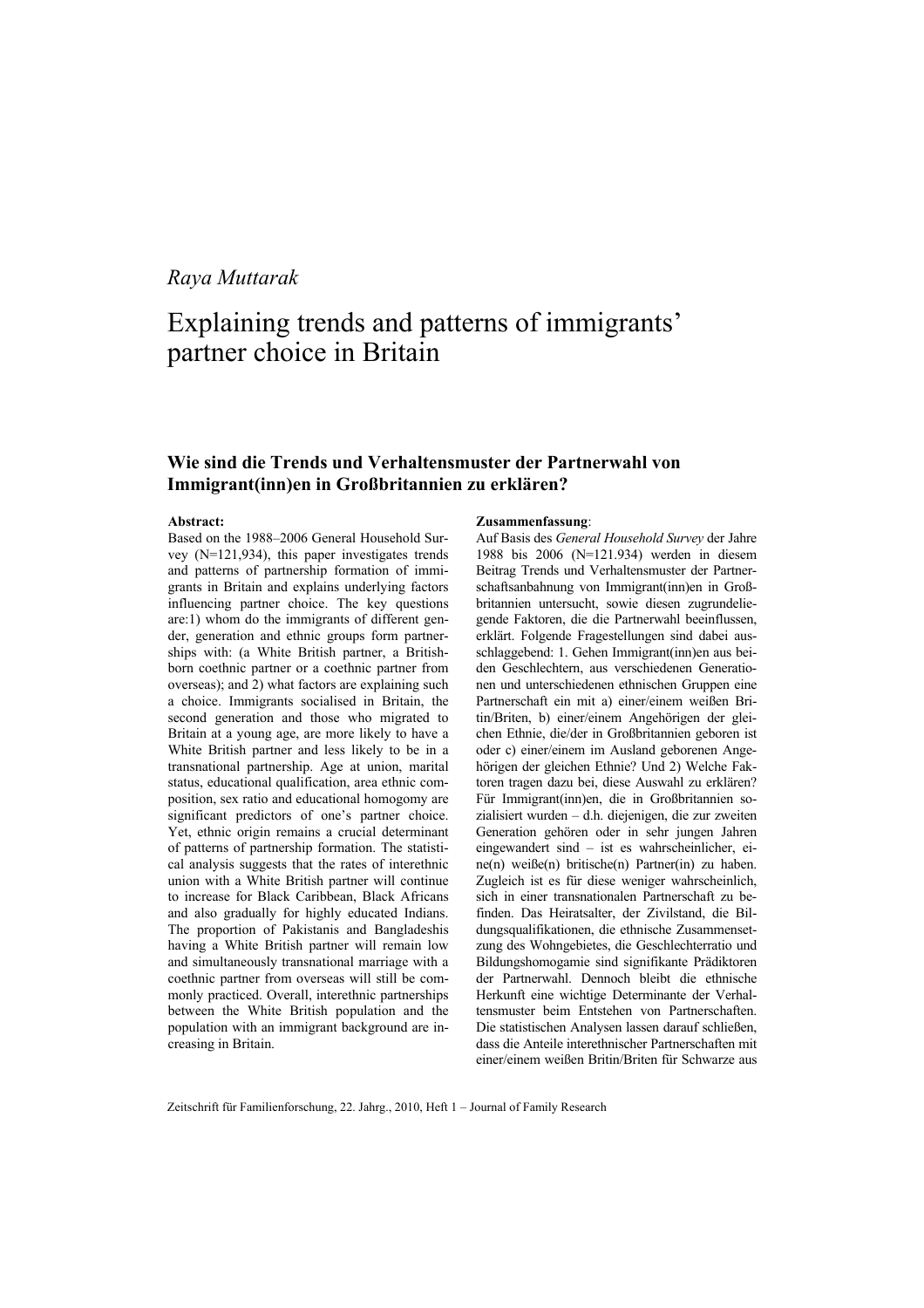der Karibik und Afrika stetig und allmählich auch

|                                                                                            | für höher gebildete Inder ansteigen werden. Die<br>Anteile der Pakistanis und Bangladeschis mit ei-<br>nem weißen britischen Partner wird gering bleiben,<br>zugleich werden transnationale Hochzeiten mit ei-<br>nem Partner aus Übersee, der der gleichen Ethnie<br>angehört, gängige Praxis bleiben. Ingesamt neh-<br>men in Großbritannien interethnische Partner-<br>schaften zwischen der weißen britischen Bevölke-<br>rungsgruppe und denjenigen mit einem Migrati-<br>onshintergrund zu. |
|--------------------------------------------------------------------------------------------|---------------------------------------------------------------------------------------------------------------------------------------------------------------------------------------------------------------------------------------------------------------------------------------------------------------------------------------------------------------------------------------------------------------------------------------------------------------------------------------------------|
| Key words: intermarriage, transnational marriage,<br>integration, ethnic minority, Britain | <i>Schlagwörter</i> : interethnische Ehen, transnationale<br>Ehen, Integration, ethnische Minderheit, Großbritan-<br>nien                                                                                                                                                                                                                                                                                                                                                                         |

#### **1. Introduction**

Britain is one of the countries in Europe with the longest history of immigration and the largest share of immigrant population. The recent 2001 Census reports that the ethnic minority population accounts for around 8 percent (4.6 million) of the entire British population (ONS 2004). The major minority ethnic groups in Britain comprise immigrants from the New Commonwealth countries whose mass migration started during the 1950s-1960s (Peach 1996). These ethnic groups include Indians, Pakistanis, Black Caribbeans and Black Africans. The immigration of Bangladeshi and Chinese peaked more recently around the 1980s. Most immigrants settled down and formed a family in Britain, resulting in a significant increase in a British-born population with an immigrant background.

Subsequently, the issue of immigrants' integration has become a central debate in Britain. Extant empirical studies usually focus on institutional access and socioeconomic success as an indicator of integration (Nazroo 2003; Heath/McMahon 2005; Heath/ Cheung 2007; Rothon et al. 2009). These studies commonly find significant ethnic differentials in key outcomes such as education, employment, health and housing. Although socioeconomic attainment is an important dimension of immigrants' integration, it does not provide much insight into the relations between the majority population and immigrant populations. With almost one-tenth of the population belonging to minority ethnic groups, one key question frequently asked is to whom does the immigrant population marry. An interethnic partnership between immigrant and majority population has commonly been used as an indicator of integration since it implies a decline in group boundaries (Hwang et al. 1997; Qian/Lichter 2001; Rosenfeld 2002). Thus the study of immigrants' partner choice could indicate the degree to which members from a minority ethnic group are integrated into the host society.

This paper aims to provide understanding of immigrants' partner choice in contemporary Britain. The paper focuses on two main questions: 1) to whom the immigrants of different gender, generation and ethnic groups marry: (a White British partner, a British-born coethnic partner or a coethnic partner from overseas); and 2) what are the underlying factors that explain such a choice. The data analysis is based on the pooled 1988–2006 General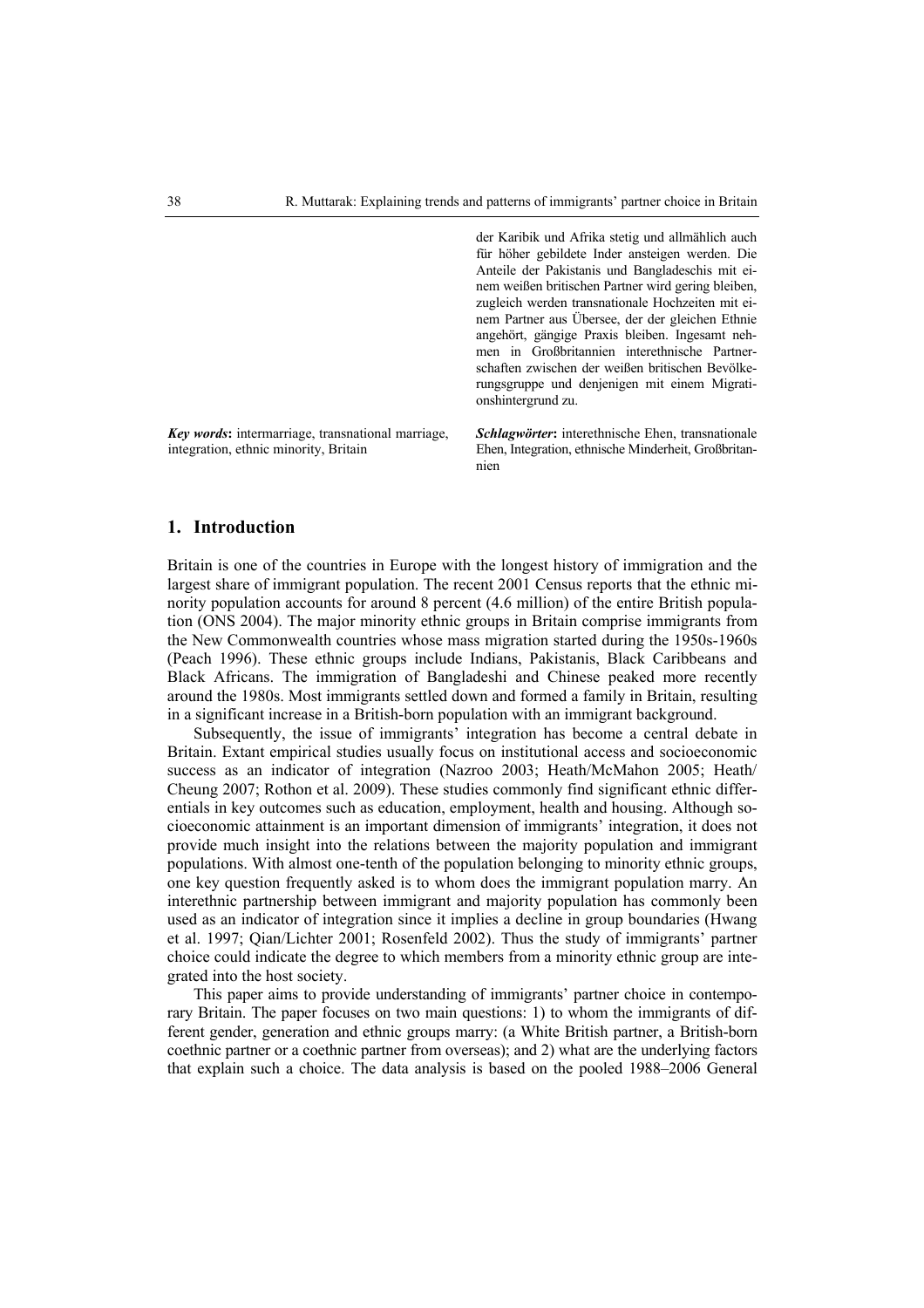Household Survey with a sample of 60,967 couples. The empirical study includes an investigation of trends and patterns of partnerships of different immigrant groups and the roles of individual and macro-level factors in shaping one's partner choice. The study also attempts to explain ethnic differentials in partnership patterns after taking account of relevant factors.

In this paper, the terms intermarriage and interethnic union are used inter-changeably and both refer to a union (both legal marriage and cohabitation) between members of minority ethnic groups and majority populations, i.e. White British in this study. Transnational marriage refers to a partnership between coethnic members, one born in or migrated to Britain before the age of 16 and one born abroad and migrated to Britain at the age of 16 or over.

The paper is organised as follows. Section 2 provides a review of literature on interethnic unions and transnational marriage in Britain. Section 3 describes the data used and Section 4 discusses methods of analysis and measures of an outcome variable and covariates. Section 5 presents empirical results from descriptive analysis and Section 6 presents estimates from multivariate models. Section 7 summarises and discusses the findings.

## **2. Review of literature on intermarriage and transnational marriage in Britain**

### **2.1 Literature on intermarriage**

There are relatively fewer empirical studies of interethnic unions in Britain in comparison to those that focus on the classical immigration countries such as the United States (Pagnini/Morgan 1990; Kalmijn 1993; Qian/Lichter 2001, 2007), Australia (Gray 1987; Jones/Luijkx 1996; Giorgas/Jones 2002) and Canada (Kalbach 1991, 2002; Tzeng 2000).

Extant empirical studies on interethnic unions in Britain are mostly descriptive. Bagley (1972a, 1972b) published one of the earliest descriptive statistics on the rate of interethnic marriage in Britain using the 1969 Registrar General's Quarterly Returns for England and Wales. However, the findings are open to bias because ethnic origin was inferred from an individual's country of origin. For example, any individuals born in Britain were classified as 'British', so coethnic unions between first and second generation ethnic minority individuals were wrongly classified as interethnic.

A direct question on ethnic identification was first introduced in the Labour Force Survey (LFS) in 1979 and in the Census in 1991. Before the release of the 1991 Census, the LFS had been used as a key data source for the study of interethnic unions in Britain because of its large sample size and the availability of information on ethnic group and birthplace (Jones 1982, 1984; Coleman 1985, 1992, 1994; Berrington 1994). The consistent findings from the research using the LFS data between 1979 and 1991 were: 1) Black Caribbeans and Black Africans have much higher rates of intermarriage than Indians, Pakistanis and Bangladeshis; 2) Interethnic unions are more common among younger generations born in Britain; 3) The rate of intermarriage is higher for men than for women across all ethnic groups except for the Chinese and; 4) Individuals with mixed ethnic origin have the highest rate of intermarriage.

The analysis of the 1991 Census by Berrington (1996) yields similar findings to the LFS data. The key difference from the previous literature is the distinction between legal mar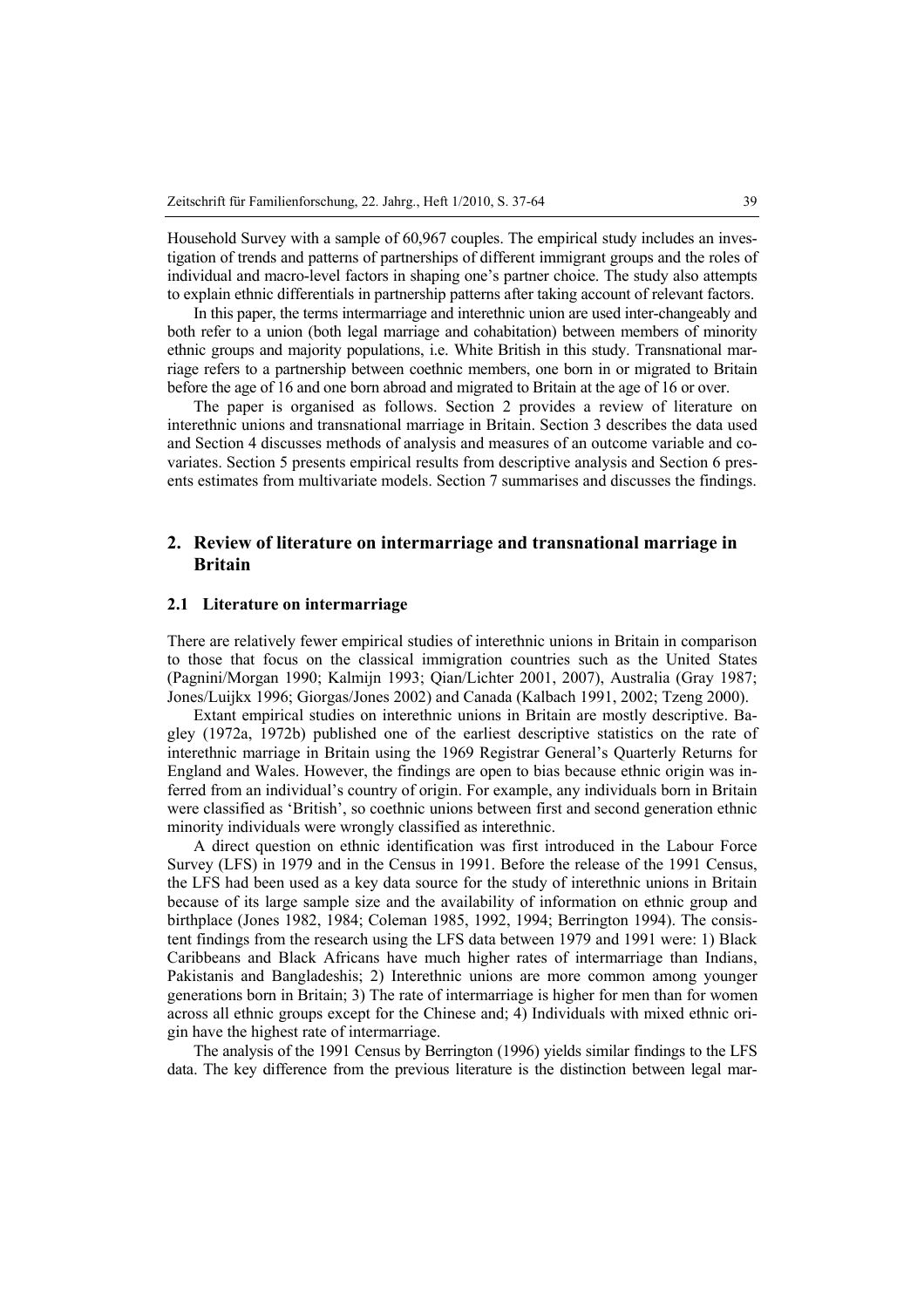riages and cohabiting unions and the inclusion of socioeconomic characteristics in the analysis. Interethnic partnerships are found to be more common in cohabiting unions and among individuals from privileged socioeconomic status. Still, Berrington's study does not take into account the possible association between each socioeconomic factor and the influence of macro-structural factors such as opportunities for intergroup contacts on marital choice.

Although the LFS and the Census are useful data sources to analyse the trends and patterns of intermarriage, the drawback is the lack of information on the date of marriage. If the study of intermarriage primarily focuses on the unions formed in Britain, ideally marriages contracted overseas should be excluded from the analysis. The previous findings could be biased since there is no way of knowing when and where the marriages took place. Furthermore, if there is a selection into interethnic relationship, it is important to take into account the distribution of demographic and socioeconomic characteristics of each ethnic group. This study addresses these two issues by restricting the study sample to the unions contracted in Britain and by employing multivariate analyses to investigate the influence of individual and macro-level factors in determining interethnic partnership.

#### **2.2 Literature on transnational marriage**

Transnational marriage is of importance in understanding immigrants' partner choices because this practice is fairly common amongst certain ethnic groups in Britain, particularly those from the Indian subcontinent. Traditional partnership selection such as arranged marriage or close cousin marriage remains prevalent even amongst the British-born population. Weddings typically take place in the country of origin following which a non-British spouse applies for permission to enter Britain for the purposes of 'family reunion'. In Britain, transnational marriage of this kind is common amongst Pakistanis, Bangladeshis and Indians and to a lesser extent African Asians (Modood 1997). Literature related to transnational marriage is predominantly anthropological or qualitative (Pocok 1972; Ballard 1990; Anwar 1998; Bhopal 1999). Yet, these studies are useful in understanding preference in partner choice and could help explain why certain ethnic groups prefer transnational marriage to interethnic partnership or coethnic partnership in a host country.

The practices of transnational marriage vary between ethnic, religious and linguistic groups according to different kinship structures and marriage rules. For instance, endogamy or close kin marriage is a preference amongst Mirpuri Pakistanis but consanguinity of this kind is prohibited among Sikh and Hindu Indians (Ballard 1996; Shaw 2001). Despite the diversity in marriage practices, one common feature is that the marriage is arranged whereby partner choice is predominantly made by parents or senior members of the family.

Beck-Gernsheim (2007) provides a useful summary of incentives for immigrants and their British-born children to seek partners from their country of origin. First, transnational marriage help sustain ties with kin in the country of origin. For migrants from a society where arranged marriage is common, they naturally receive offers from their relatives to help in finding a potential partner for their sons and daughters. Loyalty, obligation to kin and the importance of keeping family honour make it difficult to decline such requests (Ballard 1990; Shaw 2001). The arrangement of transnational marriage thus helps strengthen their relationship with kin and secures their social position in their country of origin.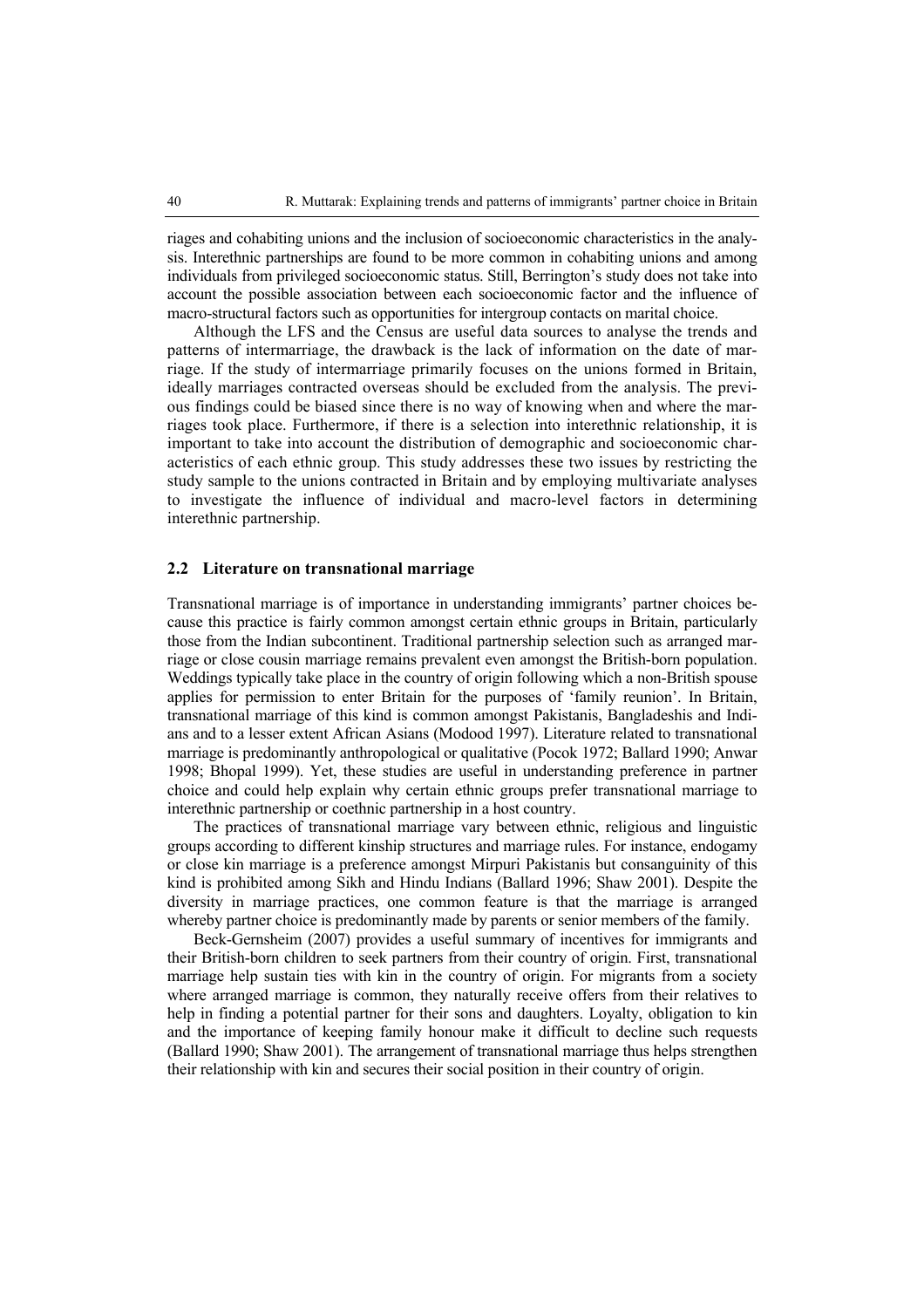Second, immigrants can benefit from upward mobility acquired through transnational marriage. Living in a host country with a permanent resident status or citizenship enhances immigrants' social status in the country of origin. Despite having a rural background or low education, immigrants become an attractive marriage partner for those with higher social status in their country of origin. Transnational marriage thus could provide opportunities for social mobility in the country of origin.

Third, transnational marriage brings about changes in gender relations. For immigrant men of some ethnic groups, having lost their traditional patriarchal power in Western societies, marrying a woman from their country of origin could see a return of their authority (Shaw 2001; Shaw/Charsley 2006). Likewise, for immigrant women, marrying an imported husband not only means that they are able to avoid in-law pressure but they also gain in the balance of power in the family because the women have the advantage in language ability and understanding of the host country while their imported husbands do not.

Extant literature on transnational marriage provides an understanding of ethnocultural preference in partner choice. The first quantitative study of transnational marriage amongst Indian, Pakistani and Bangladeshi residents in Britain by Dale (2008) finds that there are both ethnic and educational variations amongst those in transnational marriage i.e. the rates of transnational marriage are higher amongst those without a degree qualification and amongst Pakistani and Bangladeshi men and women compared to Indians. It is clear that transnational marriage remains a common practice amongst several ethnic groups in Britain. However, lacking information on date of marriage or cohabitation, Dale's study fails to exclude partnerships formed outside Britain and this could bias the estimate of transnational marriage. This paper attempts to deal with this issue and extends beyond the previous study by considering plausible influences of other characteristics, such as generation, parents' country of birth and ethnic composition, on the likelihood of marrying a spouse from overseas. The paper also examines the transnational marriage pattern of other ethnic groups besides the Indian, Pakistani and Bangladeshi, while extant literature focuses predominantly on these three groups.

## **3. Data**

 $\overline{a}$ 

The empirical analysis is based on the General Household Survey (GHS) which is a continuous national survey conducted on an annual basis since 1971. Each year the GHS covers approximately 9,000 households and about 16,000 adults aged 16 and over in England, Wales and Scotland. The individual questionnaire covers detailed information on demographic characteristics, educational history, family history and the de facto marital status of each individual including relationships to other members in a household. This enables us to identify (a) couple(s) in a household and retain information on both the individual respondent and spouse. In this study, the data from the years 1988–2006 are merged<sup>1</sup> in order to gain a sufficient number of ethnic minorities to perform statistical analysis and investigate the trends of intermarriage over time.

<sup>1</sup> This includes continuous data for each year, except for the year 1997-1998 when the survey was reviewed and 1999-2000 when the survey was redeveloped.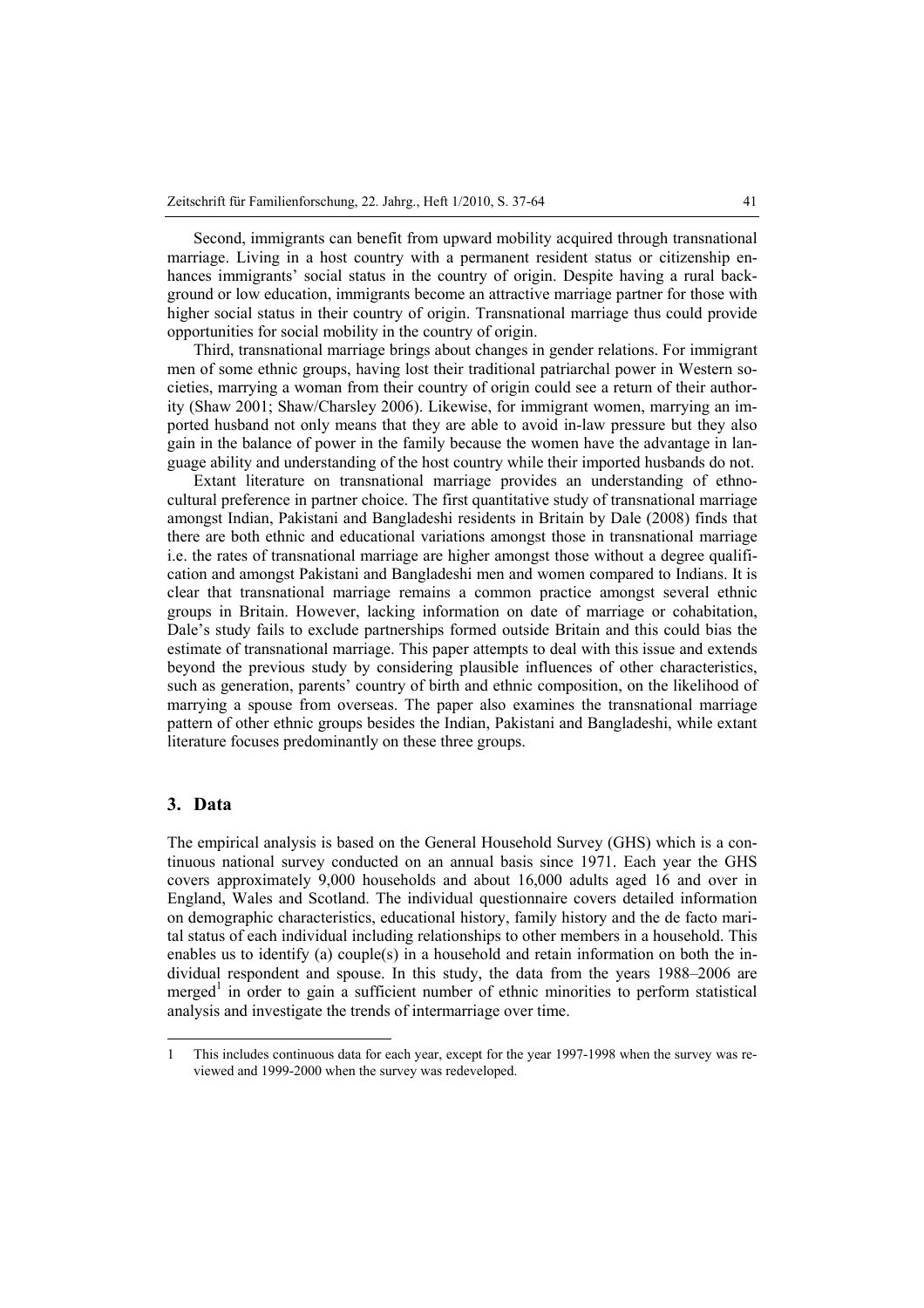The main advantage of the GHS is the availability of the information on dates of marriage and cohabitation and year of arrival into Britain. This enables us to exclude from the sample partnerships contracted overseas, while previous studies of interethnic and transnational unions in Britain did not enable this. Partnerships formed overseas are embedded in a different demographic and socioeconomic context from partnerships formed in Britain. The sample selected for this study is therefore restricted to partnerships that were contracted in Britain in order to avoid this bias. The analysis is also further limited to immigrants or their partners who had resided in Britain for at least five years. This allows us to ensure that partnership formation is influenced by observed characteristics in the survey and not by other influences from abroad.

The ethnic categories are derived from a self-identification ethnic question in the GHS. The ethnic classification in the GHS is not consistent and has changed over time so the guidelines of the Economic and Social Data Service (ESDS) are followed in order to derive a consistent ethnicity variable<sup>2</sup>. In this study, ethnic groups are classified into ten categories: White British, White Other, Black Caribbean, Black African, Indian, Pakistani, Bangladeshi, Chinese, mixed and other ethnic group. Since the GHS asks detailed questions on marriage and family only for respondents age between 16–59 years of age, this study is restricted to the sample of respondents in this age group. This leads to the sample of 121,934 individuals of whom 5,283 are from minority ethnic groups.

The main drawback of using the GHS for the study of interethnic unions is that all diversities within and between ethnic groups cannot be captured beyond the main ethnic categories available in the data. There is no information on religion, which is one key factor determining intermarriage patterns. Generally, there is an endogeneity issue in investigating the effect of religion on intermarriage because it is not possible to identify whether an individual converts to a religion of a spouse after marriage. This requires large-scale longitudinal data that follows the same individual over time and allows us to identify individuals' characteristics before and after marriage. Unfortunately, such data is not yet available in Britain.

Another problem of the GHS concerns ethnic categorisation, specifically the category 'mixed' ethnicity. Any individuals with mixed parentage are classified into 'mixed' ethnic group. In fact, 'mixed' is not an ethnic group and there is substantial diversity amongst individuals with mixed parentage. However, not until 2001 were respondents provided with four options of mixed-ethnic category e.g. mixed white-Black Caribbean and mixed white-Asian in the GHS. Therefore, in this study, diversity cannot be distinguished within mixed ethnic category, at least not in the surveys that were carried out before 2001.

Despite these disadvantages, the GHS remains a useful data source to study interethnic unions in Britain. Rich information on marriage and family and the continuity of the survey over time allow us to investigate trends and patterns of immigrants' partnership formation in Britain taking account of the distribution of demographic and socioeconomic characteristics of each ethnic group for the first time.

 $\overline{a}$ 

<sup>2</sup> The guideline for creating a consistent ethnic variable in the GHS is available from  $\text{~dttp://www.}$ esds.ac.uk/government/dv/ethnicity/GHS/index.asp>.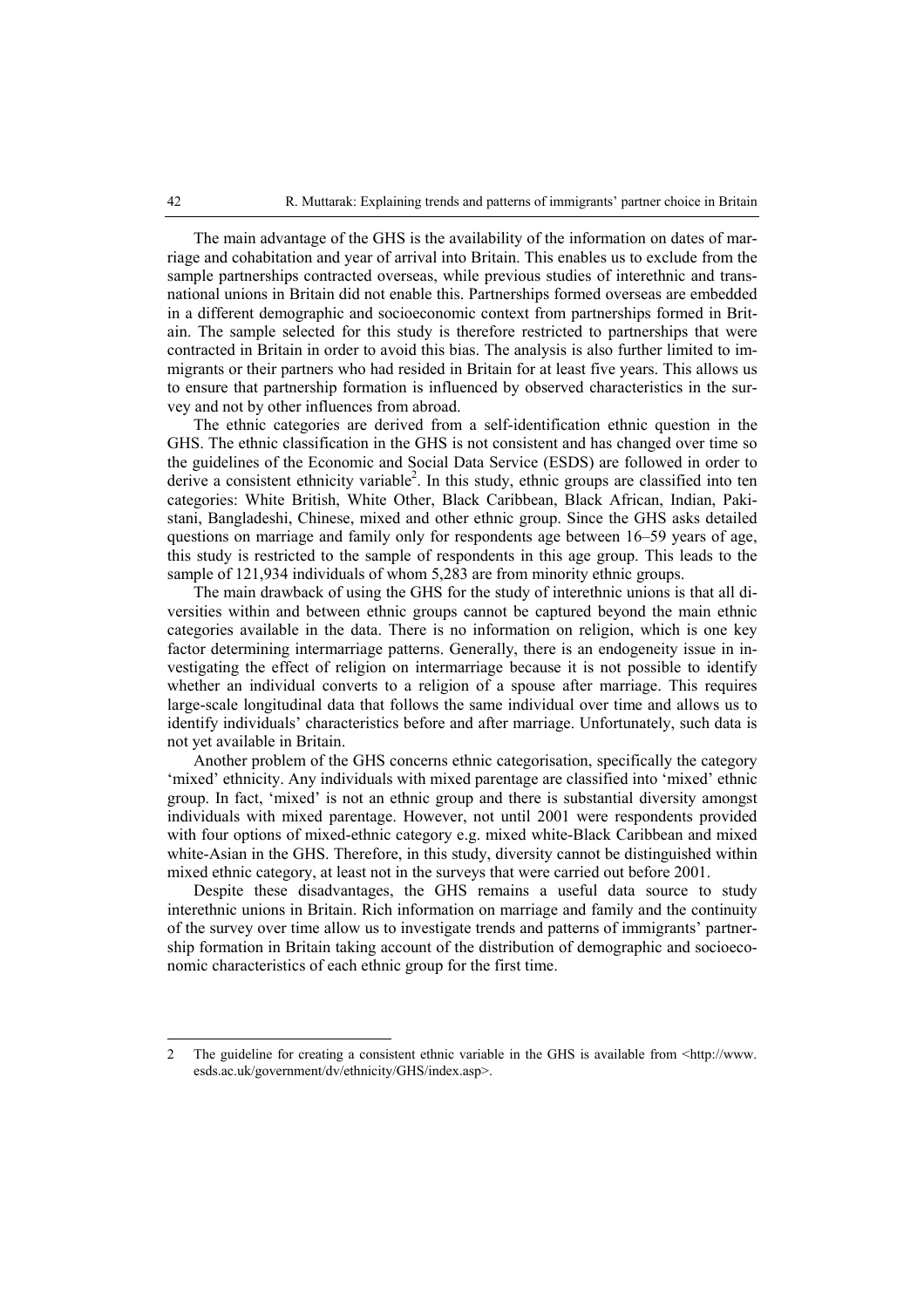## **4. Methods**

This paper aims to explore immigrants' partnership formation patterns focusing on interethnic, coethnic and transnational marriage. An analysis is made of trends and patterns of partnerships across ethnic groups and generations overtime. The effects of underlying individual and macro-level factors in shaping marital choice are also examined. The multivariate models predicting the likelihood of intermarriage and transnational marriage are logistic and multinomial regression. Outcome variable and independent variables are discussed below. Descriptive statistics of dependent and independent variables are presented in Appendix A.

#### **4.1 Dependent variable**

The outcome of interest in this paper is immigrants' partner choice, which is divided into four types of union.

- 1) Interethnic union is defined as a partnership between an ethnic minority member with a White British person.
- 2) Coethnic transnational union is defined as a partnership between members of the same ethnic group where one partner was born in Britain or migrated to Britain before the age of 16 and one partner was born abroad and migrated to Britain at the age of 16 or above. The age of 16 is chosen because before 1 January 2005, according to the British immigration rules<sup>3</sup>, the minimum age at which a British resident could sponsor a partner from overseas to come to Britain for marriage was 16. It is thus assumed that a spouse of the second generation or the 1.5 generation who came to Britain at the age of 16 or over migrated for the purpose of marriage.
- 3) Coethnic union is defined as a partnership between members of the same ethnic group. This refers to a) a coethnic partnership formed in Britain where both partners were born in Britain or migrated to Britain before the age of 16 or b) a coethnic partnership formed overseas where both partners were born outside Britain and migrated to Britain at the age of 16 or above.
- 4) Interethnic union with other ethnic groups is defined as a marriage or cohabitation between an ethnic minority male and female who belong to different ethnic groups.

 $\overline{a}$ 3 In Britain the minimum age for marriage visa sponsors and applicants was raised from 16 to 18 on 1 January 2005. This was raised to 21 years old on 27 November 2008. In this study, for unions formed before 2005, transnational marriage is defined as a union where one partner arrived in Britain at the age of 16 or over, while for unions formed from 2005 onwards, transnational marriage is defined as a union where one partner arrived in Britain at the age of 18 or over.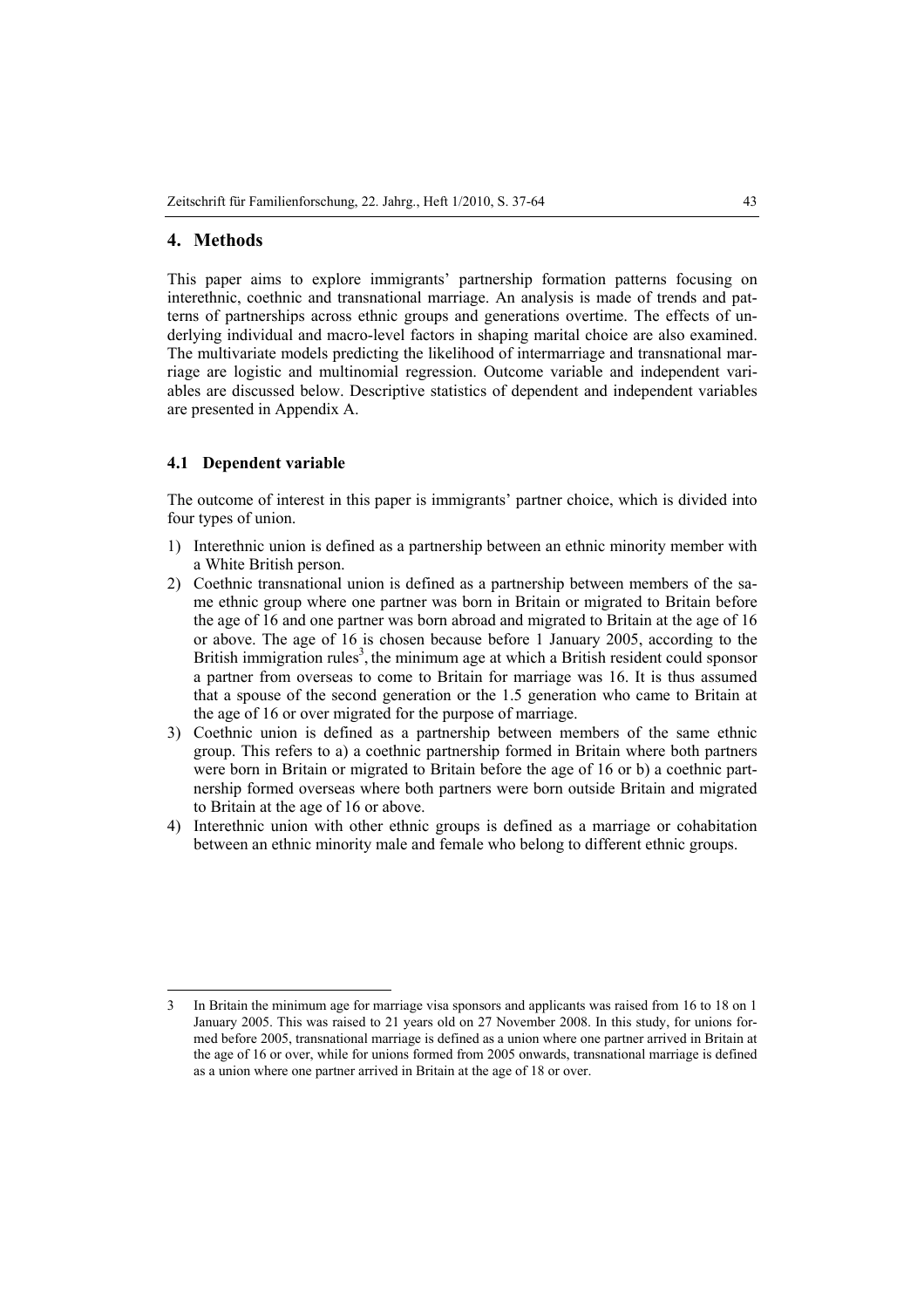#### **4.2 Independent variables**

#### 4.2.1 Individual-level characteristics

*Generation* is divided into four categories. Second generation refers to individuals who were born in Britain; 1.5 generation refers to individuals born outside Britain who are further divided into two groups: a) those who immigrated to Britain at the age of 6 or younger; and b) those immigrated to Britain between the ages of 7 and 12; and first generation refers to respondents who were born outside Britain and immigrated to Britain at age 13 or older.

*Age at union*: later age at union indicates greater independence on partner selection, maturity and possibly more opportunity to be exposed to different populations (Lievens 1998). The probability of intermarriage is thus expected to rise with age of marriage and vice versa for the likelihood of transnational marriage. Age at union is divided into seven age groups: 18 or less, 19-24, 25-29, 30-34, 35-39, 40-44 and 45 and older.

 *Year started union*: the increasingly favourable attitudes towards intermarriage (Rothon/Heath 2003; Ford 2007) and the increasing size of the ethnic minority population since the 1960s (Peach 1996) are expected to raise opportunities for intergroup contacts and consequently rates of intermarriage. Year started union refers to the year in which the union took place and is divided into six time periods: 1950s, 1960s, 1970s, 1980s, 1990s and 2000s.

*Marital status*: interethnic union is found to be more common in non-traditional forms of partnerships like cohabitation or remarriage because there is a selection of nontraditional and non-religious individuals in these partnerships (Thornton et al. 1992; Clarkberg et al. 1995). Marital status is divided into four categories: first marriage, cohabiting union never married, cohabiting union (separated/divorced) and remarriage.

Educational qualification<sup>4</sup>: is commonly found to have a positive effect on intermarriage (Kalmijn 1998; Lehrer 1998). Yet, having a higher level of education is also found to reduce the chance of intermarriage for some groups (O'Leary/Finnäs 2002). Educational qualification is divided into three categories: no qualification, low and intermediate qualification, and high qualification.

#### 4.2.2 Homogamy

 $\overline{a}$ 

The effects of assortative mating is also examined in terms of age and education on intermarriage and transnational marriage. The literature on ethnic intermarriage has found that educational assortative mating weakens the degree of ethnic barriers in white-ethnic minority unions (Kalmijn 1993; Qian 1997; Qian/Lichter 2007). If this is true, we should expect to find that couples in interethnic unions are likely to be homogenous in terms of

<sup>4</sup> Educational qualification is classified into three categories: 1) high qualification includes NVQ Levels 4 and 5 (e.g. higher degree, degree, nursing, teaching and higher qualifications); 2) intermediate and low qualification includes NVQ Levels 1, 2 and 3 (e.g. GCE A-levels, GCSE, foreign qualifications and other qualifications); and 3) no qualifications includes those with no qualification, never went to school and missing information. The definition of each level of educational qualification is available from <http://www.celsius.lshtm.ac.uk/newDataDict/dddrill2k.php?varname=HLQP0&sqlname= ME01>.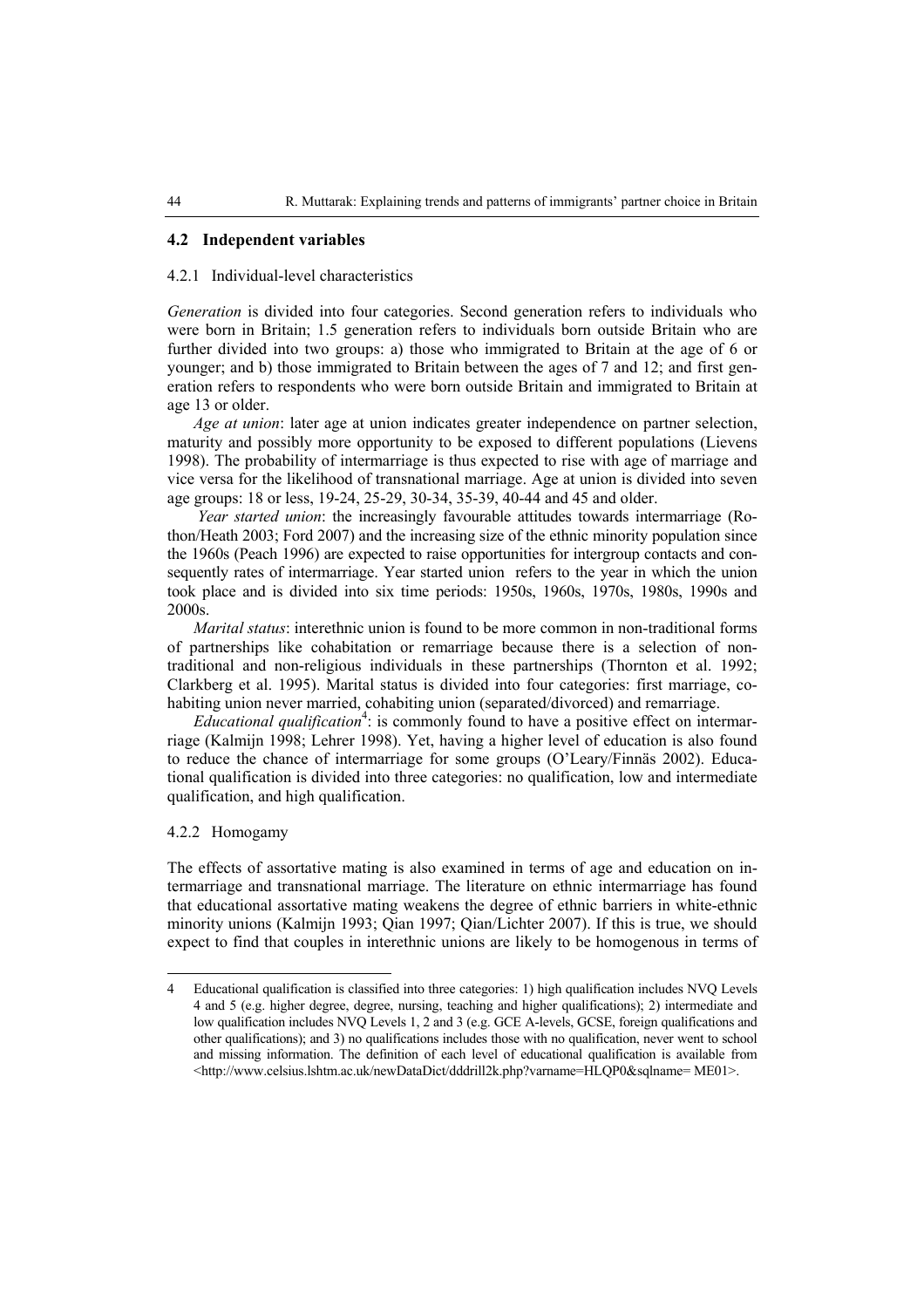the level of educational attainment. Alternatively, the status exchange theory implies that in interethnic unions, immigrants are more likely to marry downwards while members of the majority population are more likely to marry upwards as an exchange between socioeconomic status and racial/ethnic status (Merton 1941). If this theory holds true, we should expect to find intermarried immigrants having a higher level of educational attainment than their White British partners.

*Educational homogamy* is divided into three categories: male partner has a higher level of education, male and female partners have the same level of education and male partner has a lower level of education.

*Age homogamy* is divided into three categories: male partner is older, male and female partners have the same age and male partner is younger.

#### 4.2.3 Macro-level variables

 $\overline{a}$ 

*White-coethnic ratio*: The social structure theory suggests that the chance for a member of a minority group to form an interethnic partnership depends upon the number of coethnic members as well as the degree to which the ethnic group is segregated geographically from the majority population (Blau 1977; Peach 1980; Blau/Blum/ Schwartz 1982). Area ethnic composition is measured as:

*White* – *coethnic ratio*<sub>*ic*</sub><sup>*e*</sup> = 
$$
\frac{n_c^w}{n_c^e}
$$

where the White-coethnic ratio of individual *i* from ethnic group *e* equals the ratio of the number of whites *w* in region *c* to the number of members from ethnic group *e* in region *c*. The log of group size is taken in order to reduce the degree of skewness. We calculate the relative population size of an ethnic group at the government office region level<sup>5</sup> rather than the national one because ethnic heterogeneity which influences the chance to encounter members of other ethnic groups is more substantial in a small geographical unit.

*Sex ratio*: This is a crucial factor in the heterosexual marriage market. For example, if men outnumber women in a particular ethnic group, the skewed sex ratio will drive men to seek eligible partners outside their own ethnic group or not marry at all. Sex ratio is measured at the regional level rather than the national level since partnerships are more likely to be formed locally. The sex ratio for an individual *i* is defined as:

$$
Sex ratio_{\text{dec}}^f = \frac{n_{\text{ec}}^m}{n_{\text{ec}}^f}
$$

where  $n_{ec}^m$  and  $n_{ec}^f$  are the number of males and females, respectively, from ethnic group *e* living in region *c*. A sex ratio greater than 1 indicates that the number of men from ethnic group *e* living in region *c* exceeds that of women from ethnic group *e* living in region *c*. This could promote out-group marriage for men and in-group marriage for women. The log transformation of sex ratio is used to reduce skewness.

<sup>5</sup> Ideally, we would like to use a more detailed geographical variable such as a ward or county level. Yet, government office region is the most detailed geographical information available in the GHS.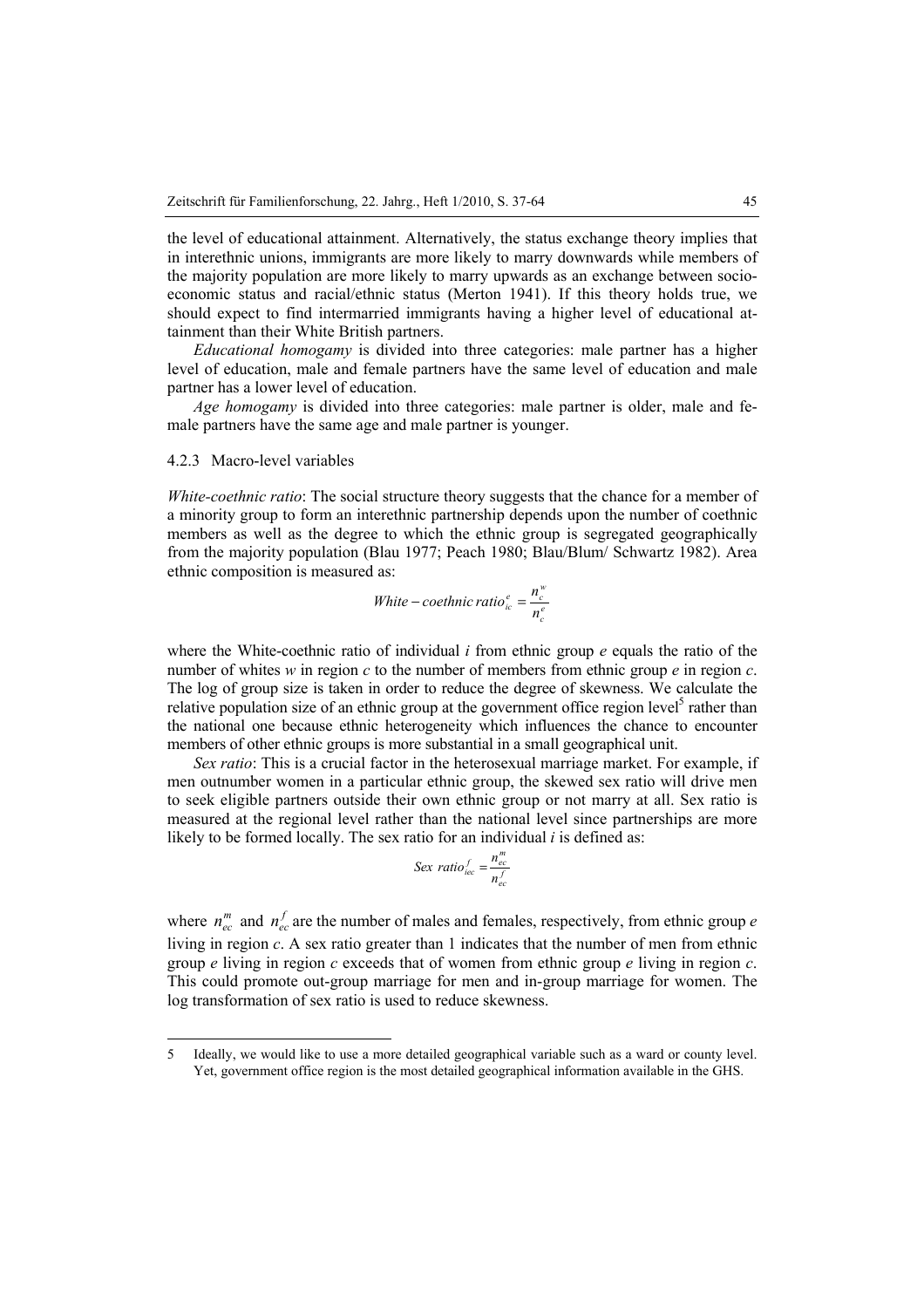## **5. Descriptive results**

The trend of interethnic unions between White British and ethnic minority members over the periods when partnerships were formed is illustrated in Figure 1. The distribution of types of union by ethnic groups and generation for men and women are further examined in Tables 1 and 2 respectively.

Figure 1 suggests that interethnic unions between White British and members of minority ethnic groups are increasing. It is evident that the proportion of White British ethnic minority unions rises in a linear trend with the periods the partnerships were formed. The more recent the periods are during which the partnerships started, the more likely it is that the partnerships are interethnic ones. Trends of interethnic unions across birth cohorts are also examined (results available upon request) and a similar picture is found, that is those born in recent cohorts are also more likely to be in interethnic unions compared to those born in earlier periods. The increase in interethnic partnerships in recent marriage/cohabitation cohorts and birth cohorts could be due to the general change in more favourable attitudes towards interethnic partnerships together with the increasing numbers of the ethnic minority population, especially the second generation in Britain.





*Source:* General Household Survey 1988–2006

Next, partnership patterns by gender, ethnicity and generation are investigated as illustrated in Tables 1 and 2.

*Interethnic unions with White British.* For White British, those born outside Britain (first generation) seem to have higher rates of interethnic unions than those born in Brit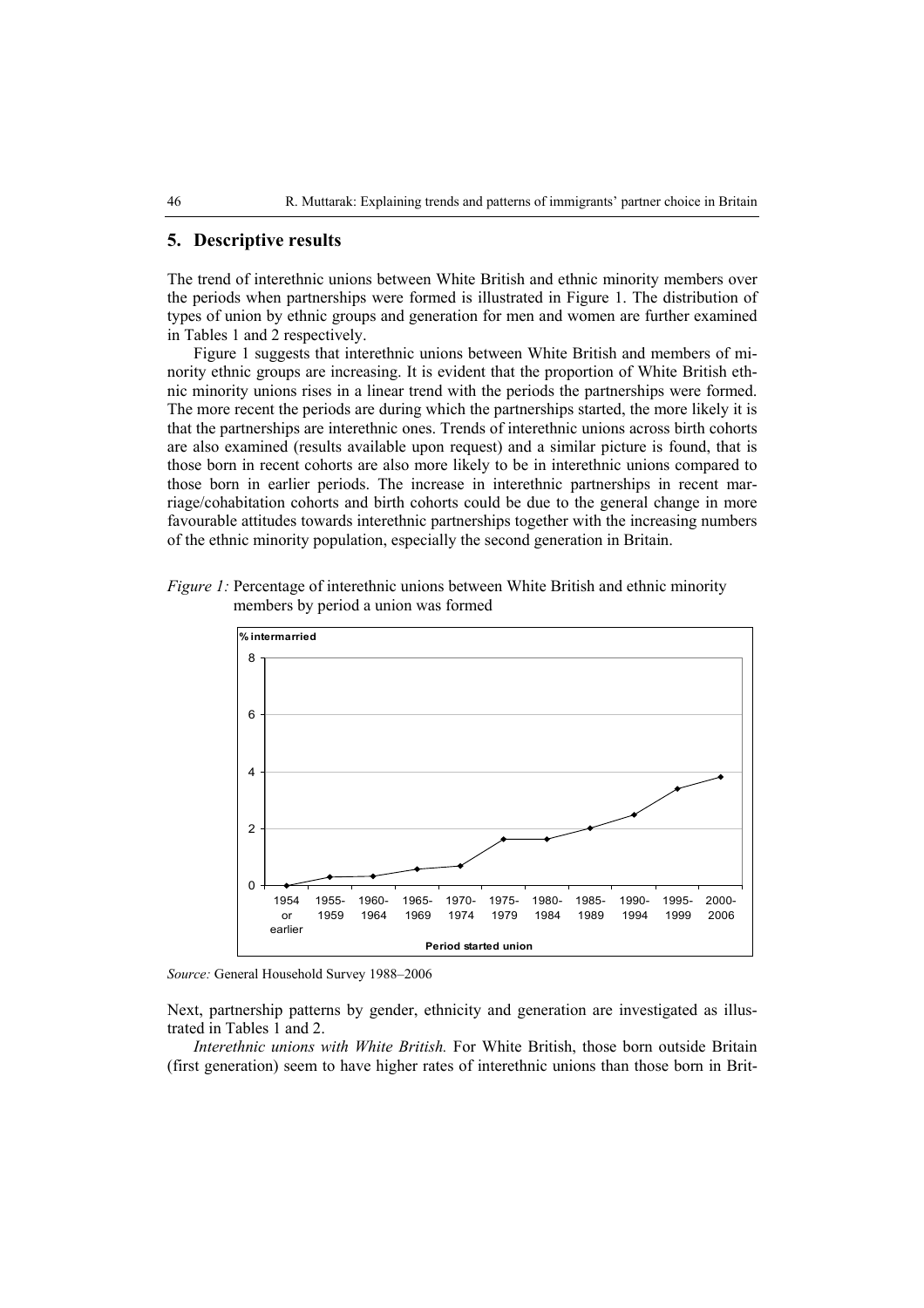ain. The rates of interethnic unions for White British men and women are not significantly different from one another. As for minority ethnic groups, generally men have higher rates of interethnic union than women except for Chinese, mixed and other ethnic groups.

|                                |                                       |                                             |                           |                                                   | Row percentages |
|--------------------------------|---------------------------------------|---------------------------------------------|---------------------------|---------------------------------------------------|-----------------|
|                                | Interethnic with<br>White British $1$ | Coethnic in<br>Britain/ Abroad <sup>2</sup> | Coethnic<br>transnational | Interethnic with<br>other ethnic<br>$g$ roups $3$ | N               |
| First generation <sup>4</sup>  | 11,1                                  | 65,2                                        | 17,1                      | 6,6                                               | 1.418           |
| <b>White British</b>           | 4,3                                   | 25,7                                        | 62,9                      | 7,1                                               | 70              |
| Indian                         | 4,2                                   | 71,7                                        | 19,4                      | 4,6                                               | 520             |
| Pakistani                      | 3,8                                   | 71,4                                        | 21,1                      | 3,8                                               | 185             |
| Bangladeshi                    | 1,4                                   | 75,7                                        | 21,4                      | 1,4                                               | 70              |
| <b>Black Caribbean</b>         | 23,4                                  | 57,3                                        | 12,9                      | 6,5                                               | 124             |
| <b>Black African</b>           | 8,8                                   | 62,6                                        | 17,7                      | 10,9                                              | 147             |
| Chinese                        | 7,1                                   | 70,6                                        | 17,7                      | 4,7                                               | 85              |
| Mixed                          | 33,3                                  | 37,5                                        | 8,3                       | 20,8                                              | 48              |
| Other                          | 26,8                                  | 52,3                                        | 10,9                      | 10,0                                              | 239             |
| 1.5 generation <sup>4</sup>    | 17,1                                  | 35,4                                        | 42,0                      | 5,6                                               | 503             |
| <b>White British</b>           | 1,0                                   | 95,2                                        | 1,0                       | 2,9                                               | 315             |
| Indian                         | 13,9                                  | 43,1                                        | 41,7                      | 1,4                                               | 223             |
| Pakistani                      | 6,3                                   | 21,9                                        | 70,8                      | 1,0                                               | 96              |
| Bangladeshi                    | 5,7                                   | 17,1                                        | 71,4                      | 5,7                                               | 35              |
| <b>Black Caribbean</b>         | 33,3                                  | 53,0                                        | 3,0                       | 10,6                                              | 66              |
| <b>Black African</b>           | 0,0                                   | 22,2                                        | 11,1                      | 66,7                                              | 9               |
| Chinese                        | 15,4                                  | 38,5                                        | 46,2                      | 0,0                                               | 13              |
| Mixed                          | 50,0                                  | 12,5                                        | 37,5                      | 0,0                                               | 8               |
| Other                          | 35,9                                  | 22,6                                        | 24,5                      | 17,0                                              | 53              |
| Second generation <sup>4</sup> | 45,1                                  | 31,6                                        | 15,5                      | 7,8                                               | 626             |
| <b>White British</b>           | 1,0                                   | 95,8                                        | 0,2                       | 3,0                                               | 53.438          |
| Indian                         | 13,4                                  | 57,0                                        | 24,7                      | 4,9                                               | 142             |
| Pakistani                      | 8,8                                   | 35,3                                        | 50,0                      | 5,9                                               | 68              |
| Bangladeshi                    | 0,0                                   | 66,7                                        | 33,3                      | 0,0                                               | 3               |
| <b>Black Caribbean</b>         | 55,8                                  | 29,9                                        | 4,1                       | 10,2                                              | 147             |
| <b>Black African</b>           | 29,0                                  | 29,0                                        | 35,5                      | 6,5                                               | 31              |
| Chinese                        | 16,7                                  | 16,7                                        | 33,3                      | 33,3                                              | 6               |
| Mixed                          | 82,9                                  | 6,6                                         | 2,6                       | 7,9                                               | 76              |
| Other                          | 66,7                                  | 20,9                                        | 3,9                       | 8,5                                               | 153             |

|        |  |  | <i>Table 1:</i> Percentage distribution of types of unions by ethnic groups and generation |
|--------|--|--|--------------------------------------------------------------------------------------------|
| (Male) |  |  |                                                                                            |

*Note:*

1) For White British, 'Interethnic with White British' refers to an interethnic union with partners from minority ethnic groups (excluding White Other).

2) For the first generation, the column 'Coethnic in Britain/Abroad' refers exclusively to a coethnic union formed abroad, while for the 1.5 and second generation this column refers exclusively to a coethnic union formed in Britain.

3) For White British, 'Interethnic with other ethnic groups' refers to an interethnic union with partners from White Other origin.

4) This applies only to members of minority ethnic groups. White British is excluded from this row.

*Source:* General Household Survey 1988 – 2006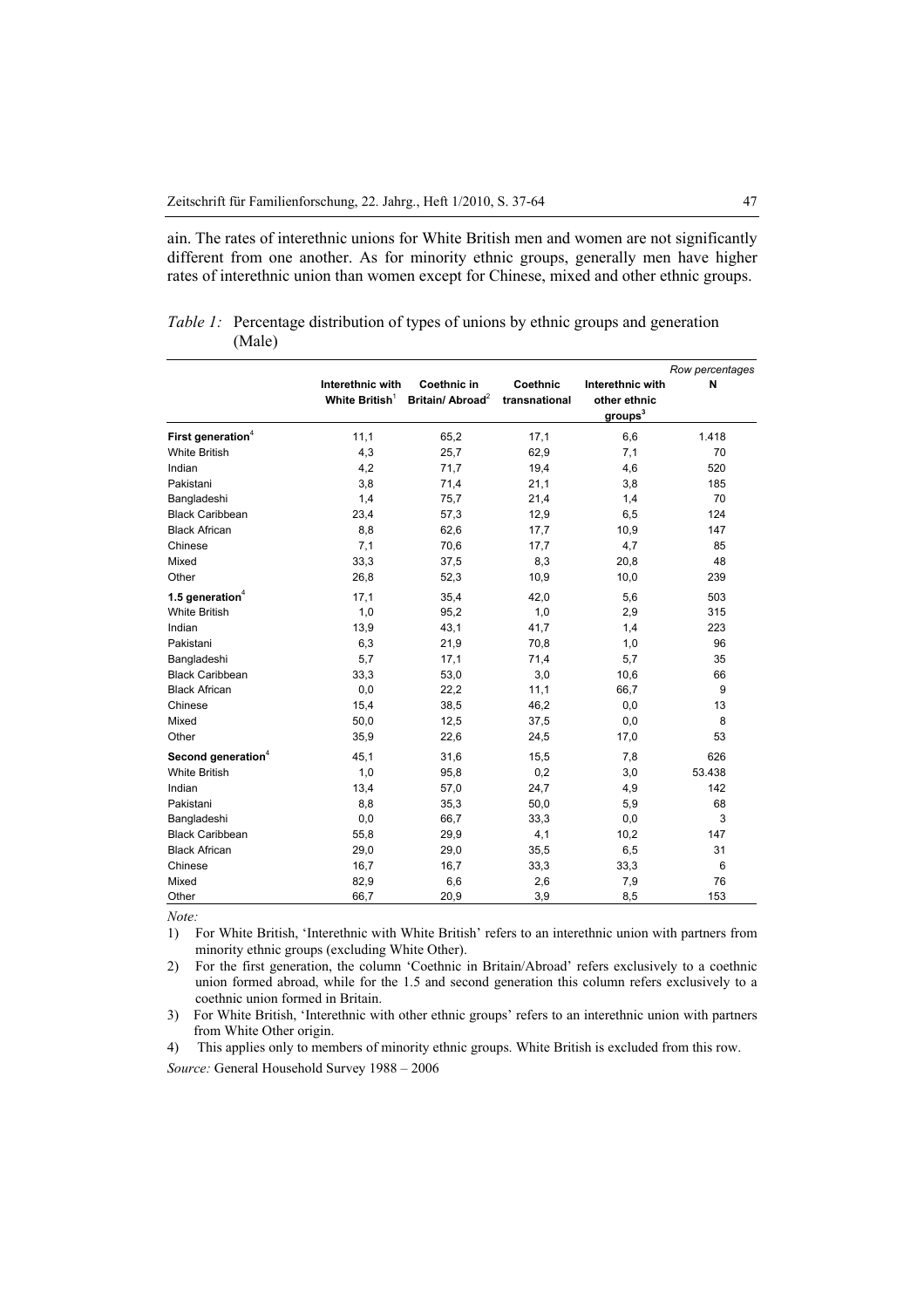|                                |                   |                             |               |                     | Row percentages |
|--------------------------------|-------------------|-----------------------------|---------------|---------------------|-----------------|
|                                | Interethnic with  | Coethnic in                 | Coethnic      | Interethnic with    | N               |
|                                | White British $1$ | Britain/Abroad <sup>2</sup> | transnational | other ethnic        |                 |
|                                |                   |                             |               | groups <sup>3</sup> |                 |
| First generation <sup>4</sup>  | 13,8              | 62,1                        | 18,3          | 5,8                 | 1.270           |
| <b>White British</b>           | 2,9               | 29,5                        | 67,6          | 0,0                 | 105             |
| Indian                         | 2,3               | 71,9                        | 23,4          | 2,5                 | 445             |
| Pakistani                      | 0,5               | 60,0                        | 35,7          | 3,8                 | 185             |
| Bangladeshi                    | 1,6               | 61,9                        | 33,3          | 3,2                 | 63              |
| <b>Black Caribbean</b>         | 14,7              | 68,6                        | 9,8           | 6,9                 | 102             |
| <b>Black African</b>           | 10,7              | 71,4                        | 8,9           | 8,9                 | 112             |
| Chinese                        | 31,6              | 57,9                        | 3,2           | 7,4                 | 95              |
| Mixed                          | 39,5              | 37,2                        | 14,0          | 9,3                 | 43              |
| Other                          | 39,6              | 43,6                        | 5,3           | 11,6                | 225             |
| 1.5 generation $4$             | 15,9              | 40,4                        | 37,4          | 6,2                 | 433             |
| <b>White British</b>           | 1,1               | 94,8                        | 2,2           | 1,9                 | 368             |
| Indian                         | 13,2              | 49,5                        | 34,6          | 2,8                 | 182             |
| Pakistani                      | 1,7               | 33,3                        | 63,3          | 1,7                 | 60              |
| Bangladeshi                    | 0,0               | 19,1                        | 71,4          | 9,5                 | 21              |
| <b>Black Caribbean</b>         | 12,5              | 54,7                        | 20,3          | 12,5                | 64              |
| <b>Black African</b>           | 7,1               | 28,6                        | 64,3          | 0,0                 | 14              |
| Chinese                        | 18,2              | 27,3                        | 36,4          | 18,2                | 22              |
| Mixed                          | 58,3              | 0,0                         | 25,0          | 16,7                | 12              |
| Other                          | 41,4              | 27,6                        | 22,4          | 8,6                 | 58              |
| Second generation <sup>4</sup> | 32,9              | 35,9                        | 22,9          | 8,3                 | 724             |
| <b>White British</b>           | 1,1               | 96,5                        | 0,2           | 2,3                 | 56.727          |
| Indian                         | 10,6              | 62,7                        | 21,1          | 5,6                 | 161             |
| Pakistani                      | 4,9               | 30,1                        | 61,8          | 3,3                 | 123             |
| Bangladeshi                    | 5,3               | 26,3                        | 63,2          | 5,3                 | 19              |
| <b>Black Caribbean</b>         | 44,1              | 38,2                        | 9,2           | 8,6                 | 152             |
| <b>Black African</b>           | 16,1              | 32,3                        | 45,2          | 6,5                 | 31              |
| Chinese                        | 60,0              | 20,0                        | 20,0          | 0,0                 | 10              |
| Mixed                          | 75,6              | 8,5                         | 3,7           | 12,2                | 82              |
| Other                          | 50,7              | 27,4                        | 7,5           | 14,4                | 146             |

| <i>Table 2:</i> Percentage distribution of types of unions by ethnic groups and gene- |
|---------------------------------------------------------------------------------------|
| ration (Female)                                                                       |

*Note:*

1) For White British, 'Interethnic with White British' refers to an interethnic union with partners from minority ethnic groups (excluding White Other).

2) For the first generation, the column 'Coethnic in Britain/Abroad' refers exclusively to a coethnic union formed abroad, while for the 1.5 and second generation this column refers exclusively to a coethnic union formed in Britain.

3) For White British, 'Interethnic with other ethnic groups' refers to an interethnic union with partners from White Other origin.

4) This applies only to members of minority ethnic groups. White British is excluded from this row.

*Source:* General Household Survey 1988–2006

Unsurprisingly, the association between generation and interethnic partnership is positive, i.e. those born in Britain have the highest rates of interethnic unions followed by those who immigrated to Britain at young age. The first generation has the lowest rates of intermarriage.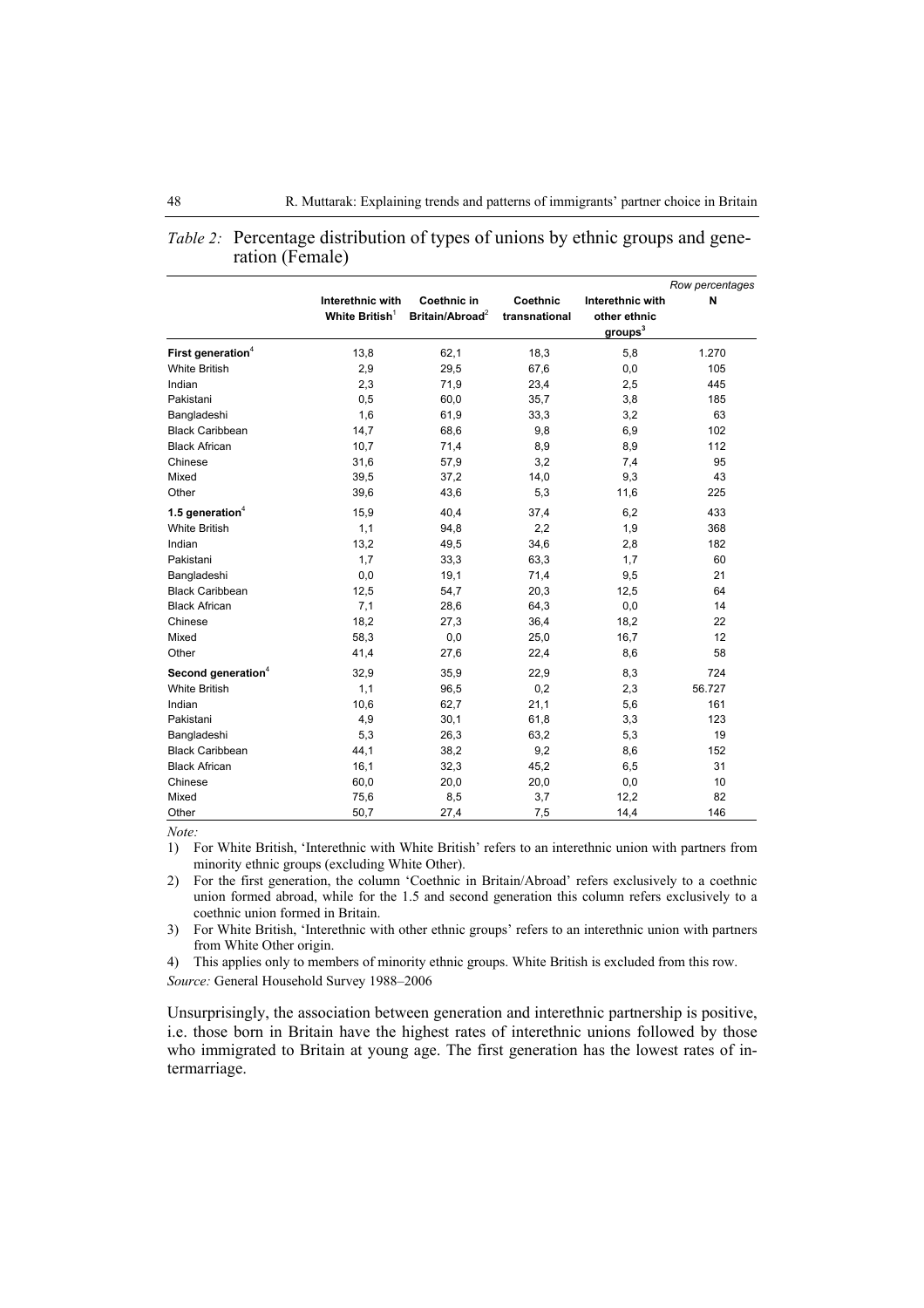There is substantial ethnic diversity in interethnic union patterns. Unsurprisingly, both men and women with mixed ethnic origin have the highest rates of interethnic unions with the White British. Around four-fifths of mixed ethnic individuals born in Britain have White British partners. The rates of interethnic unions with White British partners are also high for those from other ethnic groups. Since other ethnic groups comprise individuals from diverse ethnic groups who do not belong to major ethnic groups, it is rather difficult to interpret the result. Black Caribbean men and Chinese women also have strikingly high rates of interethnic unions with a White British partner, especially for those born in Britain. More than half of second generation Black Caribbean men and Chinese women are married to/cohabiting with a White British partner. The proportion of intermarried Black Africans is lower than that of Black Caribbean but is much higher than that of South Asians. Indians have higher rates of interethnic union with White British than Pakistanis and Bangladeshis but even so the intermarriage rate for the former is well below 15 percent. Less than 10 percent of Pakistanis and Bangladeshis are intermarried. Especially for Pakistani and Bangladeshi women born abroad, almost virtually none of them have a White British spouse.

*Coethnic unions.* Coethnic union is the most common type of partnership for all ethnic groups apart from individuals with a mixed ethnic origin. For the first generation, the vast majority is married to/cohabiting with a coethnic partner who was also born abroad and arrived in Britain at the age of 13 or above, like themselves. For the 1.5 generation, a preference for transnational partnership is observed in many ethnic groups. Over threequarters of Pakistani and Bangladeshi 1.5 generation men and women are married to a partner born abroad who arrived in Britain at the age of 16 or above. Transnational partnership is also common among 1.5 generation Indian and Chinese men and women and Black African women. On the other hand, more than half of 1.5 generation Black Caribbeans are in a coethnic partnership formed in Britain. Besides, one-third of Black Caribbean men from the 1.5 generation have a White British partner. This shows that Black Caribbeans tend to choose a partner found locally as opposed to importing a spouse from overseas.

For the second generation, the rates of coethnic transnational partnership remain high for Pakistanis and Bangladeshis, especially for women. Around two-thirds of British-born Pakistani and Bangladeshi women are married to a coethnic spouse from overseas who entered Britain at age 16 or above. On the other hand, the majority of British-born Indian men and women form a partnership with a coethnic partner who was either born in Britain like themselves or migrated to Britain at a young age. The proportion of second generation Chinese and Black African in a coethnic transnational partnership is rather high although the sample of British-born Chinese is fairly small and therefore needs to be interpreted with caution. The majority of second generation Black Caribbean men and women, on the other hand, are intermarried with a White British partner. If second generation Black Caribbean men and women are in a coethnic partnership, it is more likely to be with a partner who was also born in Britain.

*Interethnic unions with other ethnic groups.* There is not much variation between generations and gender in the rates of interethnic union with other ethnic groups. Generally, for most ethnic groups the rates of interethnic union with a White British partner is higher than the rates of interethnic union with a partner from other ethnic groups. How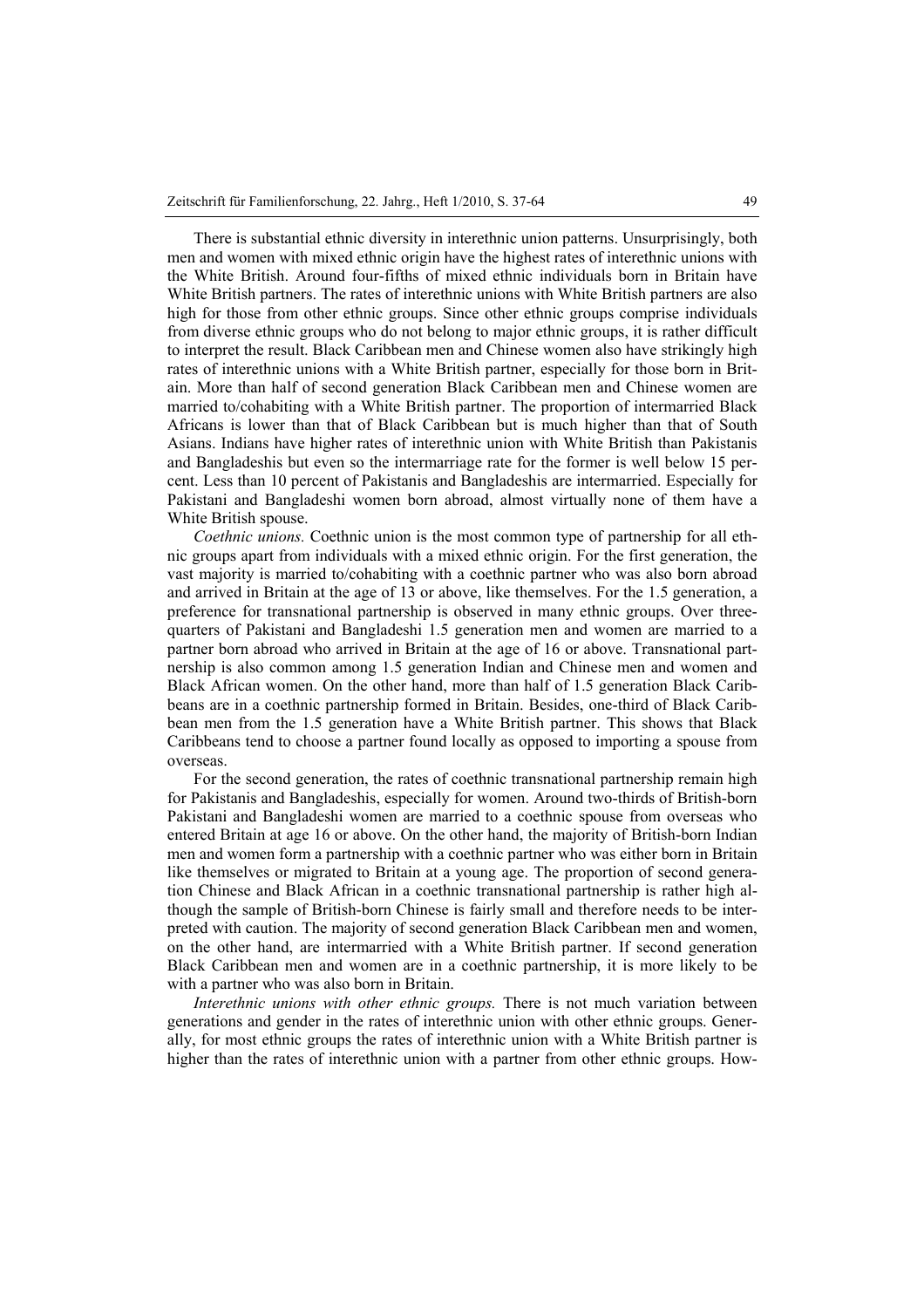ever, for Indians, Pakistanis and Bangladeshis, particularly the first generation, the rates of interethnic union with other ethnic groups is higher than that with White British. When examining the ethnic origins of a partner of those in interethnic unions (see Appendix B), it appears that a partner is likely to come from an ethnic group with a fairly similar cultural background. For instance, an interethnic union amongst South Asians (Indians, Pakistanis and Bangladeshis) and an interethnic union amongst blacks (Black Caribbean and Black Africans) are more common than the union across these cultural groups.

The descriptive results suggest that interethnic unions between White British and members of minority ethnic groups are rising in Britain as can be seen from the higher rates of intermarriage in recent marriage/cohabiting cohorts and birth cohorts along with the growing number of minority ethnic population born in Britain. Meanwhile, there are substantial ethnic and gender differences in partner choice. Interethnic unions with a White British partner are more common amongst ethnic minority men than women whereas coethnic transnational partnerships are more frequent amongst ethnic minority women than men. South Asians have the lowest rates of interethnic union with White British and this corresponds with their highest rates of coethnic transnational partnerships. Those with mixed ethnic origins unsurprisingly have the highest rates of interethnic partnerships with a White British partner followed by Black Caribbean men and Chinese women.

This finding nevertheless might not hold true if we take into account other attributes. For example, Chinese women have high rates of intermarriage possibly because they also tend to have a high level of educational attainment. Subsequently, in the next section, multivariate analysis is employed to examine what factors contribute to different patterns of marital choice and also to investigate whether ethnic and gender differentials in partnership patterns remain after controlling for demographic, socioeconomic and macrolevel characteristics.

## **6. Multivariate results**

#### **6.1 Probability of being in interethnic unions with White British**

Tables 3 presents the results from logistic regression estimates predicting the likelihood of interethnic unions with White British for ethnic minority men and women. Generally, the effects of generation, age at union, marital status, educational qualification and macrolevel characteristics on the propensity for having a White British partner appear in a similar direction for both men and women. While immigrants born abroad who arrived in Britain before the age of 7 have a similar propensity to intermarry to the second generation, their counterparts who arrived in Britain at the age of 7 or older are significantly less likely to have a White British partner. Ethnic minority men and women who started their current union at an older age are significantly more likely to be in an interethnic union with a White British partner. It can be explained that those who formed a partnership at a young age are less independent and are subject to family influence in partner choice which tends to be a preference for a coethnic partner.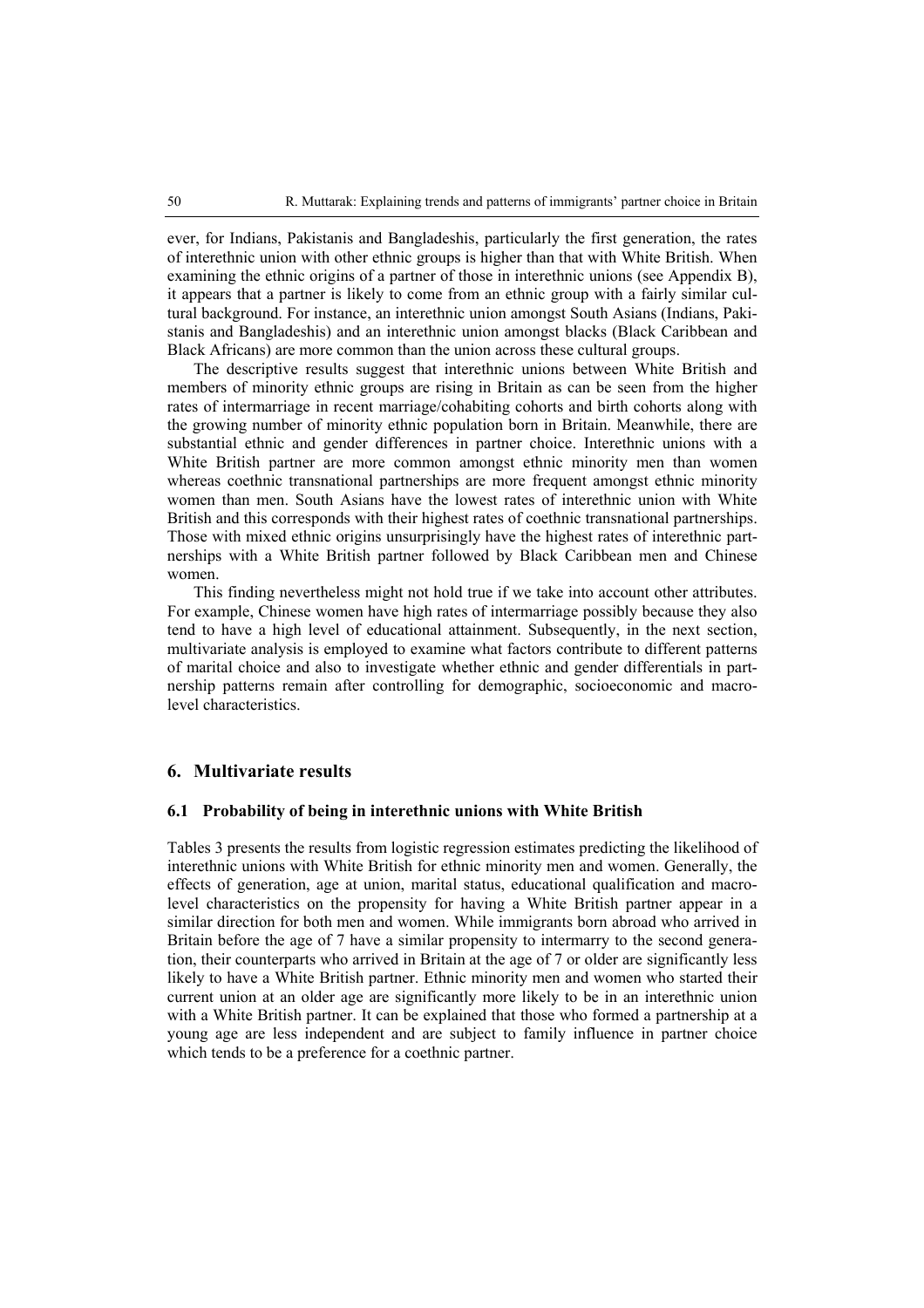|                                                    | Men        |       | Women      |       |
|----------------------------------------------------|------------|-------|------------|-------|
|                                                    | В          | S.E.  | В          | S.E.  |
| Ethnic group                                       |            |       |            |       |
| Indian (reference)                                 |            |       |            |       |
| Pakistani                                          | $-0,66$    | 0,29  | $-1,24$    | 0,41  |
| Bangladeshi                                        | $-1,65$    | 0,63  | $-1,96$    | 0,77  |
| <b>Black Caribbean</b>                             | 1,45       | 0,22  | 0,76       | 0,25  |
| <b>Black African</b>                               | 0,30       | 0,33  | $-0,33$    | 0,37  |
| Chinese                                            | $-0,47$    | 0,41  | 0,80       | 0,31  |
| Mixed                                              | 2,10       | 0,30  | 2,08       | 0,31  |
| Other ethnic                                       | 1,98       | 0, 19 | 2,21       | 0,21  |
| Generation                                         |            |       |            |       |
| Second generation (reference)                      |            |       |            |       |
| 1.5 arrived at age 6 or before                     | $-0,04$    | 0,24  | 0,07       | 0,26  |
| 1.5 arrived between age 7 - 12                     | $-1,14$    | 0,24  | $-1,20$    | 0,29  |
| First generation                                   | $-1,45$    | 0,17  | $-0,85$    | 0,18  |
| Age at union                                       |            |       |            |       |
| 18 or less (reference)                             |            |       |            |       |
| 19-24                                              | 0,57       | 0,49  | 0,56       | 0,36  |
| 25-29                                              | 0,64       | 0,50  | 1,15       | 0,38  |
| 30-34                                              | 0,94       | 0,51  | 1,53       | 0,41  |
| 35-39                                              | 1,13       | 0,54  | 1,51       | 0,47  |
| 40-44                                              | 0,80       | 0,61  | 1,71       | 0,56  |
| 45 or over                                         | 0,86       | 0,69  | 1,91       | 0,64  |
| Period started union                               |            |       |            |       |
| 1950s (reference)                                  |            |       |            |       |
| 1960s                                              | 0,23       | 0,75  | $-0,59$    | 0,77  |
| 1970s                                              | 0,95       | 0,71  | 0,29       | 0,72  |
| 1980s                                              | 0,50       | 0,72  | 0,31       | 0,72  |
| 1990s                                              | 0,41       | 0,73  | 0,22       | 0,73  |
| 2000s                                              | 0,11       | 0,75  | 0,41       | 0,75  |
| <b>Marital status</b>                              |            |       |            |       |
| First marriage (reference)                         |            |       |            |       |
| Cohabiting never married                           | 1,34       | 0,22  | 1,22       | 0,23  |
| Cohabiting separted/divorced                       | 2,01       | 0,48  | 1,30       | 0,65  |
| Remarriage                                         | 0,42       | 0,21  | 0,08       | 0,24  |
| Educational qualification                          |            |       |            |       |
| <b>Higher qualifications</b>                       |            |       |            |       |
| Intermediate or low qualificaions                  | $-0,21$    | 0, 16 | $-0,74$    | 0,17  |
| No qualifications                                  | $-0,44$    | 0,22  | $-1, 12$   | 0,23  |
| Macro-level characteristics                        |            |       |            |       |
| Log white-co-ethnic ratio                          | 0,60       | 0,06  | 0,62       | 0,06  |
| Log sex ratio                                      | 0,51       | 0,46  | $-1,00$    | 0,47  |
| Educational homogamy                               |            |       |            |       |
| Male partner has higher qualifications (reference) |            |       |            |       |
| Male & female partners have same qualifications    | $-0.32$    | 0,17  | $-0,88$    | 0,18  |
| Female partner has higher qualifications           | 0,23       | 0,20  | $-0,59$    | 0,20  |
| Age homogamy                                       |            |       |            |       |
| Male partner is older (reference)                  |            |       |            |       |
| Male & female partners have same age               | $-0,28$    | 0,24  | $-0,22$    | 0,23  |
| Female partner is older                            | 0,51       | 0,18  | 0,26       | 0, 18 |
| Constant                                           | $-4,81$    | 0,89  | $-4,40$    | 0,86  |
| Log likelihood chi <sup>2</sup> (df)               | 958.62(33) |       | 917.63(33) |       |
| Number of observations                             | 2.357      |       | 2.240      |       |

## *Table 3:* Logistic regression estimates of probability of interethnic union with a White British partner for ethnic minority men and women

*Note:* Statistically significant results at least at the .05 and .10 levels are highlighted in bold and italicised respectively. *Source:* General Household Survey 1988–2006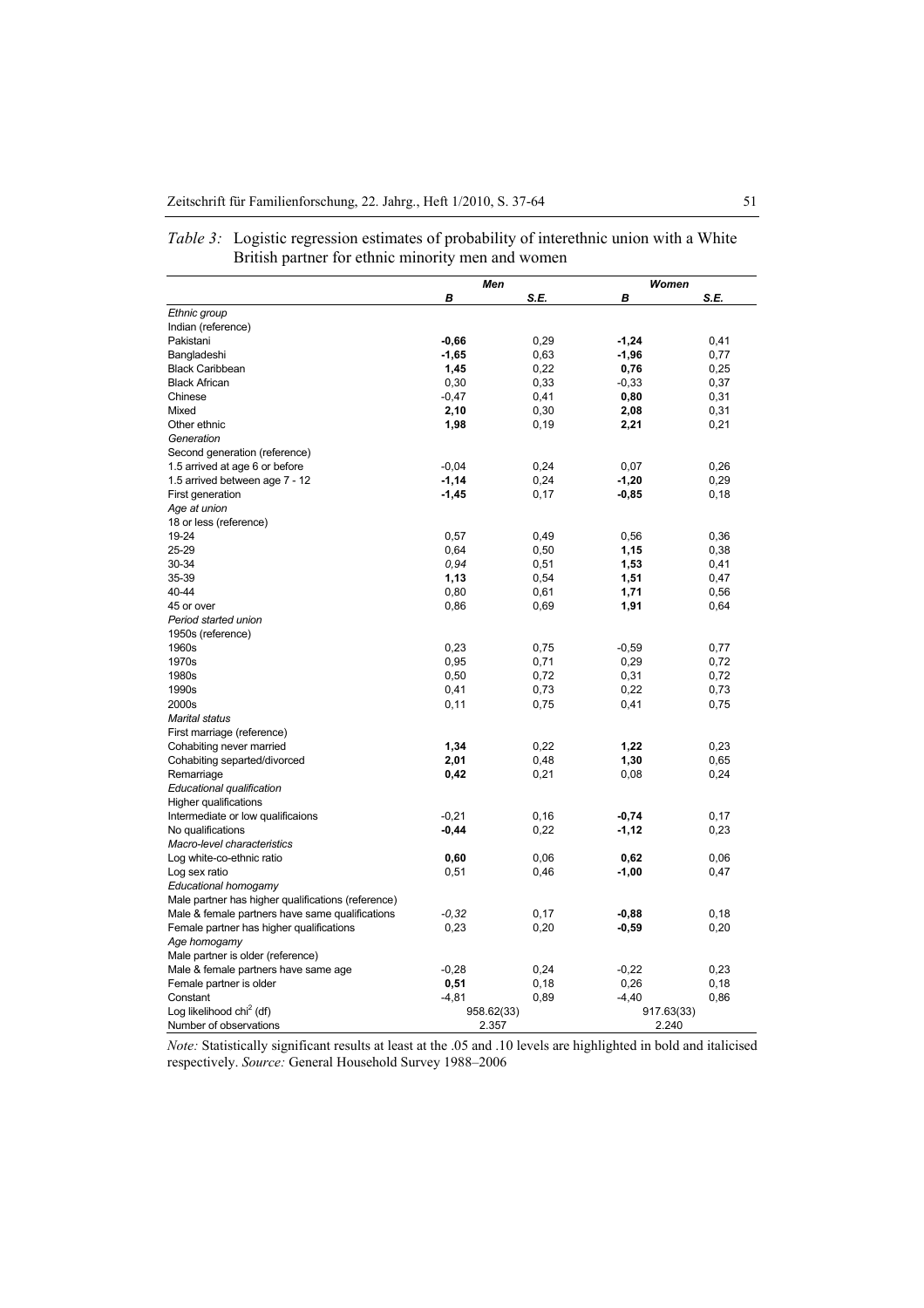Besides, the effects of age at union on intermarriage could also be correlated with the effects of marital status. Compared to first marriage, cohabiting unions, especially amongst those who were divorced/separated, and remarriage are significantly more likely to be an interethnic partnership. Since remarriage or cohabiting unions of divorced/separated individuals are not one's first partnership, naturally these individuals are older in their current partnership compared to those in their first marriage. This might also explain why age at union has a positive relationship with the propensity to intermarry with a White British partner.

The effect of the area ethnic composition appears in an expected direction. The higher the proportion of White British to coethnic members is in a region of residence, the higher is the likelihood of intermarriage with a White British partner. However, there is an endogeneity problem in this analysis because intermarried individuals might have moved to a more or less ethnically segregated residential area after marriage. The robustness of these findings is checked by selecting only a subsample of married individuals who did not change address before and after partnerships (thus assuming that the area ethnic composition represents White-coethnic ratio before partnerships were formed) and replicating the analysis in Table 3 (results are available upon request). The result is consistent and area ethnic composition remains a significant predictor of interethnic union with White British.

Another problem is that in the GHS data, the smallest geographical variable available is measured at the government office region, which basically divides Britain into twelve regions. Although the measurement is rather crude, our findings correspond with that of Muttarak (2007: 27-28) whereby a smaller geographical union (county level) is used and the area ethnic composition is measured before the partnerships were formed. This finding thus confirms the social structure theory that the opportunity for an ethnic member to meet and marry a White British partner depends upon their relative group size to that of a White British population in the area of residence.

The effect of sex ratio on the probability of having a White British partner is statistically significant at the .10 level for ethnic minority men and appears in an expected direction. The higher the number of coethnic men in a region of residence, the higher the likelihood of having a White British woman as a partner. This result also reflects the importance of opportunity structure in one's partner choice.

As expected, the highly educated are more likely to intermarry with a White British partner than their less educated counterparts. This finding raises a subsequent question whether this is a result from educational assortative mating (both intermarried White British and ethnic minorities are highly educated) or does it represent social status exchange behaviour (intermarried ethnic minorities have higher educational attainment than their White British partners). Our findings however seem to contrast both hypotheses. There is no evidence that male and female partners with the same level of educational qualifications are more likely to be in an interethnic partnership. Intermarried ethnic minorities were not found to be more likely to have higher educational qualifications than their White British partners. In fact, in the case of ethnic minority women, the partnership where a male partner has a higher educational qualification is significantly more likely to be an interethnic one.

Interestingly, for age homogamy, a union where a female partner is older than a male partner is likely to be an interethnic one. It is possible that intermarried ethnic minorities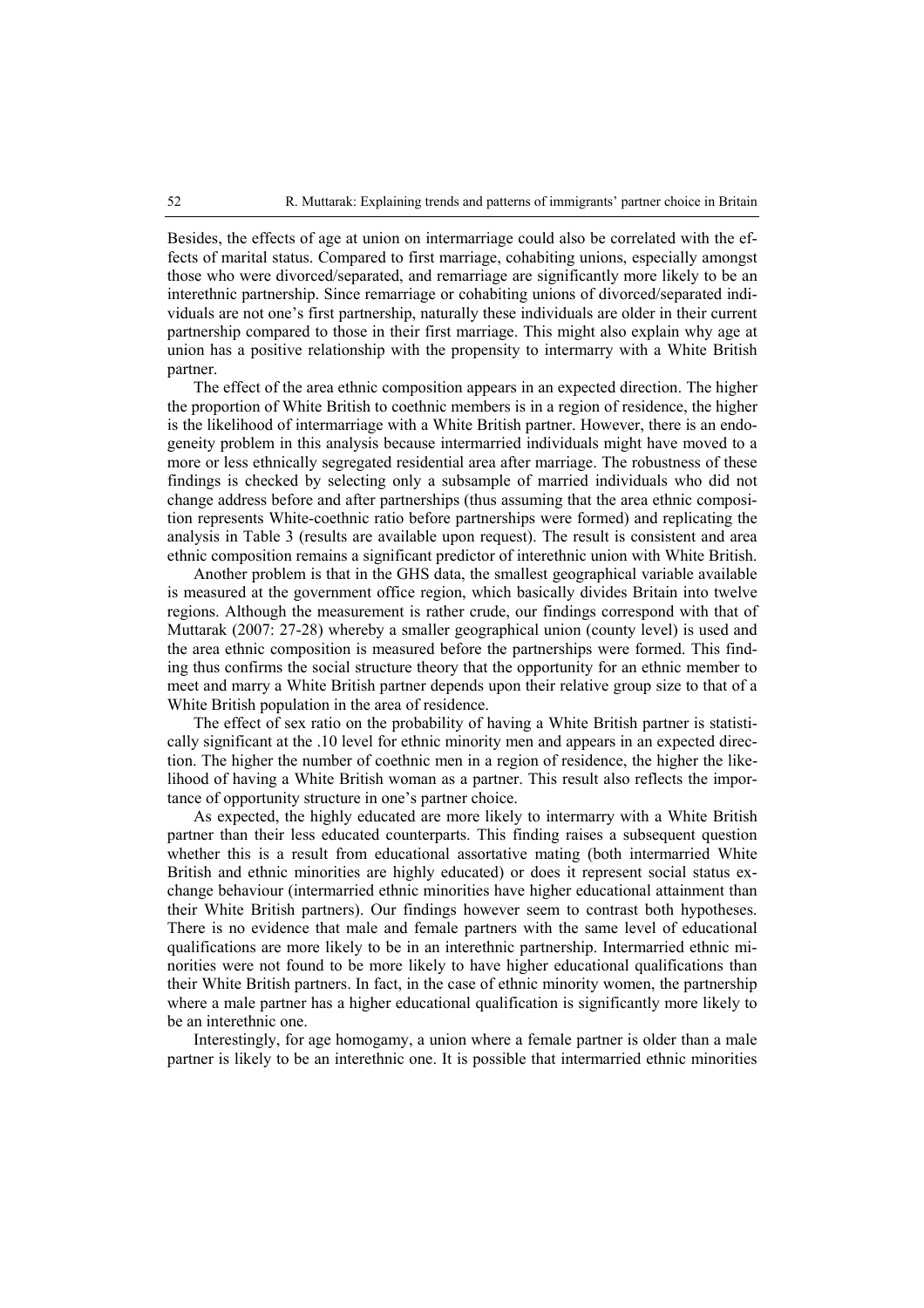and White British partners are less traditional individuals, thus they are more likely to intermarry and less likely to be concerned about age difference in a couple where a female partner is older than a male partner.

Ethnicity evidently is a significant predictor for the propensity to have a White British partner. Compared to Indians which is a reference group, Pakistanis and Bangladeshis are significantly less likely to intermarry while Black Caribbean and individuals from mixed and other ethnic groups are significantly more likely to have a White British partner than Indians. Chinese women are also more likely to intermarry with a White British man than Indian women. Ethnic diversity in intermarriage patterns remains prevalent even after taking into account related characteristics.

Since there are ethnic and cultural differentials in socioeconomic attainment and educational aspirations, it is possible that the effects of educational qualifications on the propensity to intermarry with a White British partner vary between ethnic groups. A model similar to that of Table 3 is created to test this hypothesis, adding interaction terms between ethnicity and educational qualifications (See Appendix C for estimation results). The interaction terms between ethnicity and educational qualifications are statistically significant suggesting that educational attainment affects the propensity to have a White British partner for each ethnic group diversely. In order to make the results easier to interpret, graphs are plotted of predicted probability of interethnic union with a White British partner for each ethnic group and educational qualification for those started union at age  $35-39$ , holding other covariates at constant<sup>6</sup>. Figures 2 and 3 represent predicted probability of having a White British partner for ethnic minority men and women respectively.

Although we previously found that on the average, ethnic minority members with higher qualifications are more likely to have a White British partner than those with lower or no qualifications, this does not apply to all ethnic groups. The positive relationship between educational qualification and the propensity to intermarriage holds true for Indian, mixed and Chinese men and women and women from Black Caribbean and other ethnic groups. For Black Caribbean men and Black African men and women, educational attainment appears to have a reverse relationship with the likelihood of having a White British partner. For these groups, those with some qualifications or no qualifications have a higher probability of intermarriage than those with higher qualifications. Pakistanis and particularly Bangladeshis have a very low chance of having a White British partner regardless of the level of educational attainment.

 $\overline{a}$ 

<sup>6</sup> Predicted probabilities are computed with the formula:  $1 + \exp(\alpha + x'\beta)$  $\exp(\alpha + x'\beta)$  $\alpha + x' \beta$  $\pi = \frac{\exp(\alpha + x'\beta)}{1 + \exp(\alpha + x')\alpha}$ *x* +  $\exp(\alpha + x)$  $=\frac{\exp(\alpha+x')}{\sqrt{2\pi}}$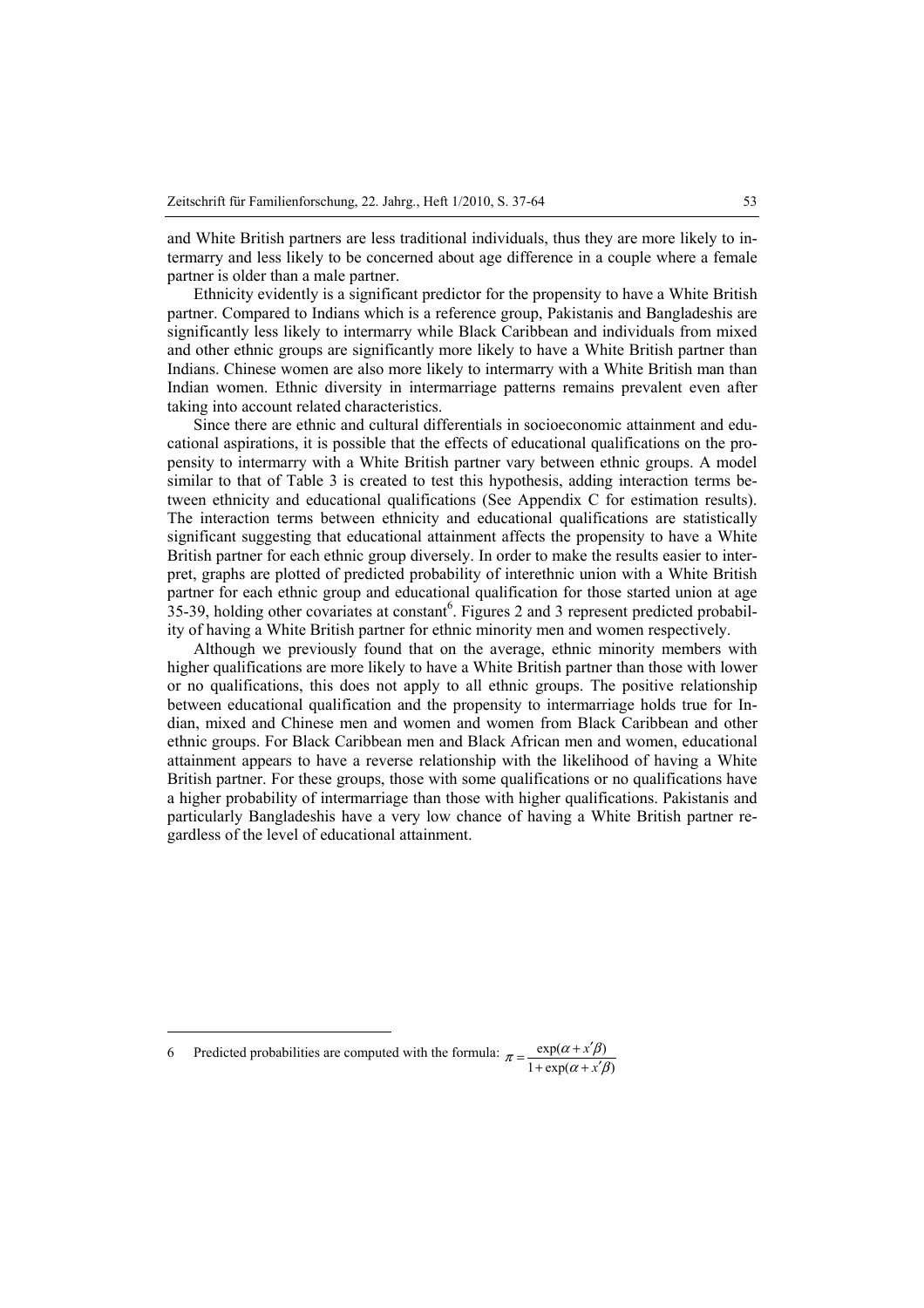

*Figure 2:* Predicted probability of interethnic unions with a White British partner for ethnic minority men

*Source:* General Household Survey 1988–2006.

*Figure 3:* Predicted probability of interethnic unions with a White British partner for ethnic minority women



*Source:* General Household Survey 1988–2006.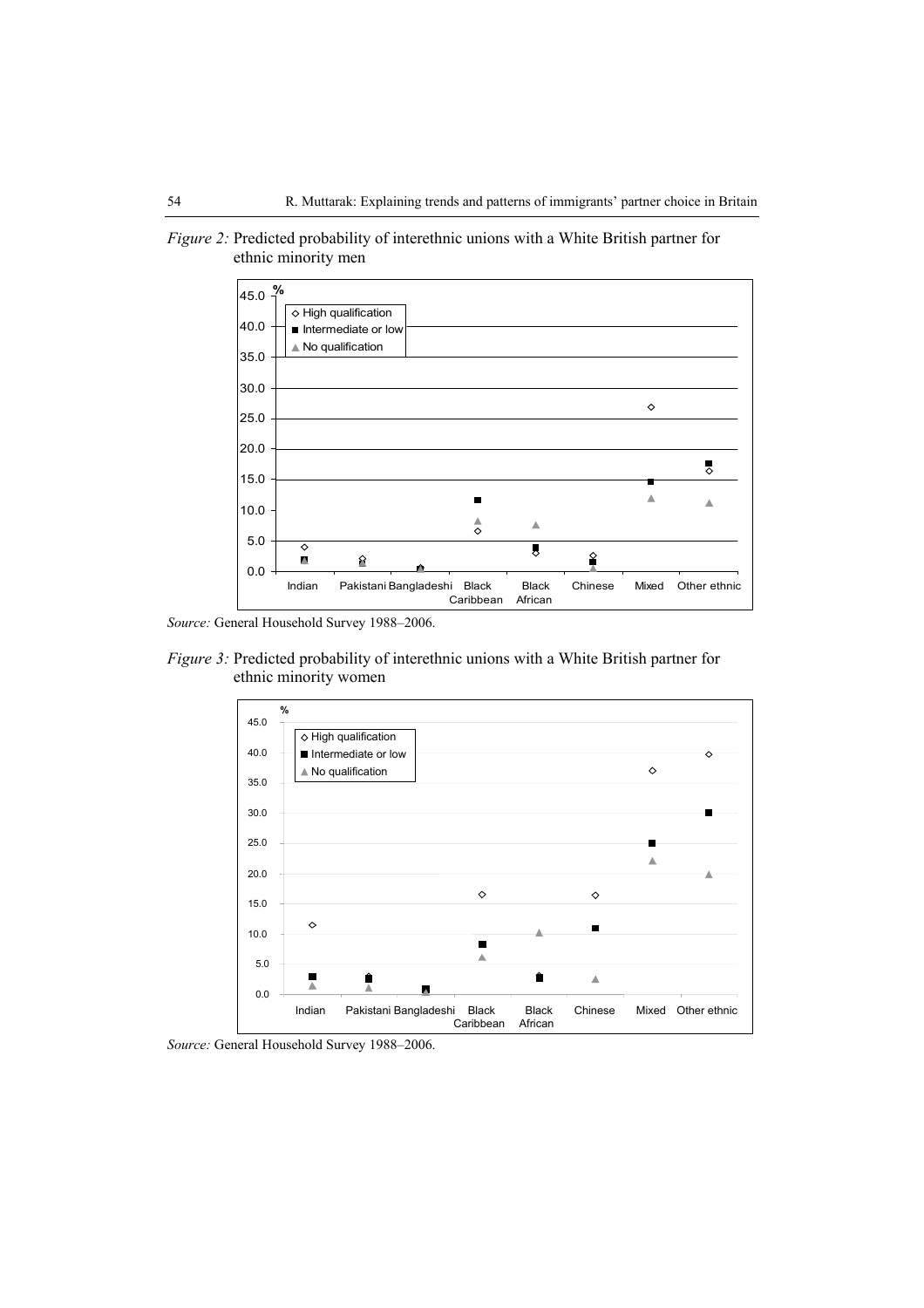It seems that the gap between different levels of educational attainment on the propensity to intermarry with a White British partner is larger for ethnic minority women than for men. For most ethnic groups except for Black African, Pakistani and Bangladeshi, the effects of educational qualification on the chance of having a White British partner appear to be linear. Those with high qualifications have the highest propensity to intermarry followed by those with some qualifications. This is not only because educational institutions possibly give opportunity for women to meet outgroup members but also ethnic minority women with high educational attainment tend to be less traditional and subsequently likely to prefer a White British partner to coethnic men.

The analysis of the interactions between educational qualification and ethnicity shows that the positive effects of educational qualification on the propensity to intermarry are not generalisable to all ethnic groups in Britain. There is some ethnic property that drives patterns of partner choice. As discussed earlier, some ethnic groups, especially South Asians, have a preference for arranged marriage and in choosing a spouse from their country of origin. In the next analysis, we examine the underlying factors in partner choice between interethnic partnership with a White British, coethnic partnership in Britain and coethnic transnational partnership and investigate whether ethnic differences remain after taking into account relevant characteristics.

## **6.2 Probability of being in different unions for second generation and 1.5 generation**

In this section, the analysis is limited to a sample of the second generation and the 1.5 generation because both have more diverse partner choices compared to the first generation who generally are likely to be in a coethnic partnership with a spouse who was similarly born abroad.

In this analysis, a minority ethnic member can in practice choose a partner from 1) the White British population; 2) the coethnic population born in Britain/migrated to Britain before the age of 16; and 3) the coethnic population from the country of origin and migrated to Britain at the age of 16 or above.

Here follows an attempt to explain the determinants of these three partner choices. Since there are three possible outcomes, multinomial logistic regression is employed to estimate the probability of being in a particular type of union. The base outcome is coethnic partnership with a partner born in Britain/migrated to Britain before the age of 16. The results are presented in Table 4.

The effects of individual and macro-level characteristics for the propensity to intermarry with a White British partner for the second generation and the 1.5 generation are similar to the results obtained previously from the full sample. Ethnic differentials in intermarriage patterns remain significant both for men and women.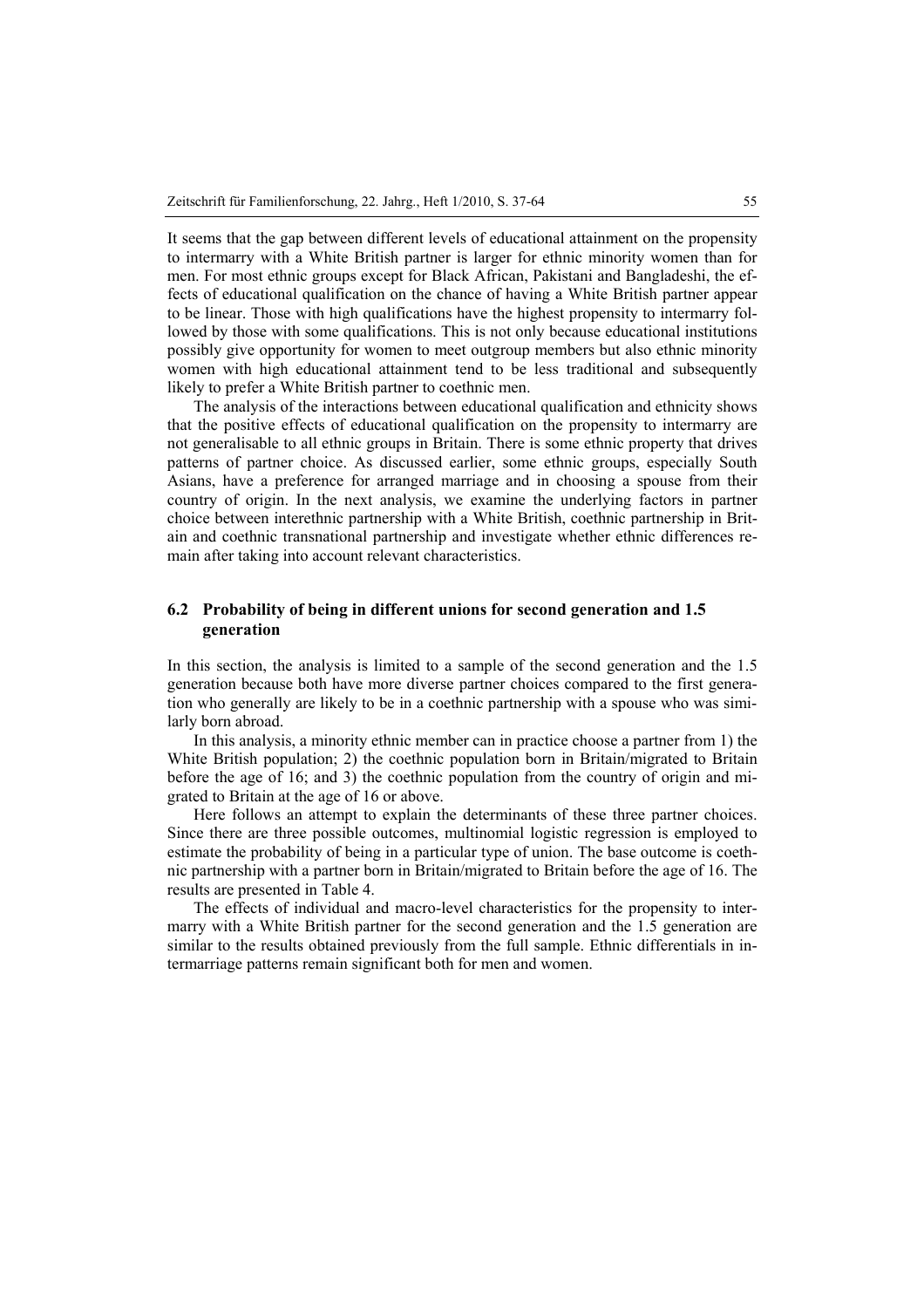| <i>Table 4:</i> Multinomial logistic estimates of partner choice for second generation (base<br>outcome = coethnic partnership with a partner born in Britain/immigrated to |
|-----------------------------------------------------------------------------------------------------------------------------------------------------------------------------|
| Britain before age 16)                                                                                                                                                      |

|                                                    | Men                              |       |            |               | Women                |          |            |               |  |
|----------------------------------------------------|----------------------------------|-------|------------|---------------|----------------------|----------|------------|---------------|--|
|                                                    | <b>White British</b><br>Coethnic |       |            |               | <b>White British</b> | Coethnic |            |               |  |
|                                                    | partner                          |       |            | transnational | partner              |          |            | transnational |  |
|                                                    | в                                | S.E.  | в          | S.E.          | В                    | S.E.     | В          | S.E.          |  |
| Ethnic group                                       |                                  |       |            |               |                      |          |            |               |  |
| Indian (reference)                                 |                                  |       |            |               |                      |          |            |               |  |
| Pakistani                                          | $-0,36$                          | 0,39  | 0,87       | 0,26          | $-0,70$              | 0,48     | 1,46       | 0,25          |  |
| Bangladeshi                                        | $-0,57$                          | 0,85  | 1,16       | 0,52          | $-1,62$              | 1,14     | 2,01       | 0,48          |  |
| <b>Black Caribbean</b>                             | 1,05                             | 0,30  | $-1,68$    | 0,46          | 0,47                 | 0,32     | $-0,30$    | 0,34          |  |
| <b>Black African</b>                               | 0,31                             | 0,58  | 1,34       | 0,53          | $-0,59$              | 0,72     | 2,09       | 0,44          |  |
| Chinese                                            | $-0,08$                          | 0,79  | 0,59       | 0,65          | 0,51                 | 0,63     | 1,36       | 0,60          |  |
| Mixed                                              | 2,18                             | 0,55  | 1,05       | 0,72          | 1,82                 | 0,52     | 1,74       | 0,67          |  |
| Other ethnic                                       | 1,72                             | 0,32  | 0,39       | 0,37          | 1,41                 | 0,31     | 0,10       | 0,32          |  |
| Generation                                         |                                  |       |            |               |                      |          |            |               |  |
| Second generation (reference)                      |                                  |       |            |               |                      |          |            |               |  |
| 1.5 generation arrived at age 6 or before          | 0,03                             | 0,27  | 0,01       | 0,26          | 0,20                 | 0,28     | $-0,01$    | 0,26          |  |
| 1.5 generation arrived between age 7-12            | -0,71                            | 0,28  | 0,84       | 0,24          | $-0,68$              | 0,31     | 0,61       | 0,23          |  |
| Age at union                                       |                                  |       |            |               |                      |          |            |               |  |
| 18 or less (reference)                             |                                  |       |            |               |                      |          |            |               |  |
| 19-24                                              | 0,45                             | 0,68  | $-0,97$    | 0,46          | 0,58                 | 0,48     | $-0, 10$   | 0,25          |  |
| 25-29                                              | 0,62                             | 0,70  | $-0,98$    | 0,49          | 1,22                 | 0,52     | $-0,32$    | 0,35          |  |
| 30-34                                              | 1,12                             | 0,73  | $-0,58$    | 0,57          | 0,89                 | 0,57     | $-0,79$    | 0,52          |  |
| 35-39                                              | 1,30                             | 0,78  | $-1,94$    | 0,85          | 2,05                 | 0,71     | 0,75       | 0,67          |  |
| 40 or over                                         | 0,30                             | 0,88  | $-1,07$    | 0,84          | 1,17                 | 0,75     | 0,23       | 0,85          |  |
| <b>Marital status</b>                              |                                  |       |            |               |                      |          |            |               |  |
| First marriage (reference)                         |                                  |       |            |               |                      |          |            |               |  |
| Cohabiting                                         | 1,22                             | 0,27  | $-1,39$    | 0,64          | 1,01                 | 0,28     | $-1,53$    | 0,49          |  |
| Remarriage                                         | 0,43                             | 0,31  | 0,69       | 0,30          | 0,09                 | 0,33     | 0,02       | 0,28          |  |
| Macro-level characteristics                        |                                  |       |            |               |                      |          |            |               |  |
| Log white-co-ethnic ratio                          | 0,52                             | 0, 10 | $-0,02$    | 0,10          | 0,59                 | 0,10     | $-0,09$    | 0,09          |  |
| Log sex ratio                                      | 0,84                             | 0,77  | 0,85       | 0,90          | $-1,40$              | 0,72     | 0,21       | 0,70          |  |
| Educational qualification                          |                                  |       |            |               |                      |          |            |               |  |
| Higher qualifications (reference)                  |                                  |       |            |               |                      |          |            |               |  |
| Intermediate or low qualifications                 | 0,22                             | 0,23  | 0,50       | 0,22          | $-0,42$              | 0,23     | 0,84       | 0,23          |  |
| No qualifications                                  | 0, 19                            | 0,34  | 1,57       | 0,33          | $-0.75$              | 0,39     | 0,84       | 0,31          |  |
| Educational homogamy                               |                                  |       |            |               |                      |          |            |               |  |
| Male partner has higher qualifications (reference) |                                  |       |            |               |                      |          |            |               |  |
| Male & female partners have same qualifications    | $-0,59$                          | 0,24  | $-0,66$    | 0,23          | $-0,66$              | 0,27     | 0,07       | 0,23          |  |
| Female partner has higher qualifications           | $-0,32$                          | 0,28  | $-1,50$    | 0,32          | $-0, 10$             | 0,28     | 1,32       | 0,25          |  |
| Age homogamy                                       |                                  |       |            |               |                      |          |            |               |  |
| Male partner is older (reference)                  |                                  |       |            |               |                      |          |            |               |  |
| Male & female partners have same age               | $-0,43$                          | 0,30  | $-0,44$    | 0,30          | $-0,23$              | 0,29     | $-0.52$    | 0,29          |  |
| Female partner is older                            | 0,37                             | 0,26  | 0,00       | 0,27          | 0,37                 | 0,26     | 0,17       | 0,28          |  |
| Parental place of birth                            |                                  |       |            |               |                      |          |            |               |  |
| Both parents born abroad (reference)               |                                  |       |            |               |                      |          |            |               |  |
| Both parents born in UK                            | $-0,33$                          | 0,36  | $-1,86$    | 0,70          | $-0,14$              | 0,35     | $-1,35$    | 0,63          |  |
| One parent born in UK, one parent born abroad      | 1,12                             | 0,39  | $-0,67$    | 0,53          | 1,33                 | 0,34     | $-0,96$    | 0,50          |  |
| Constant                                           | $-3,19$                          | 0,84  | 0,45       | 0,66          | $-3,70$              | 0,72     | $-0,92$    | 0,54          |  |
| Log likelihood chi <sup>2</sup> (df)               |                                  |       | 744.82(62) |               |                      |          | 721.60(62) |               |  |
| Number of observations                             |                                  |       | 1.020      |               |                      | 1.044    |            |               |  |

*Note:* 1) The models also control for period started union but the results are not shown here.

2) Statistically significant results at least at the .05 and .10 levels are highlighted in bold and italicised respectively.

*Source:* General Household Survey 1988–2006.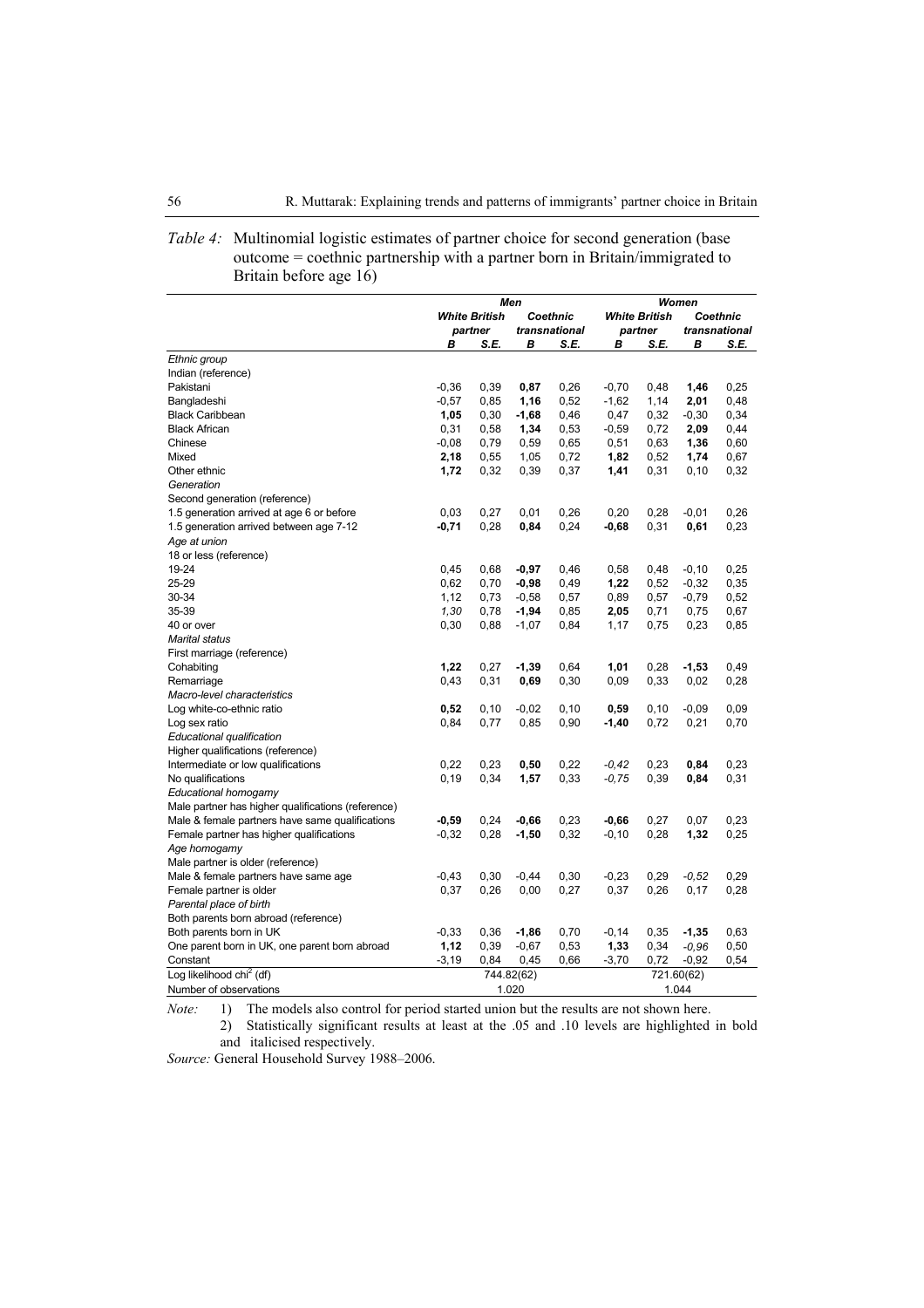Although we cannot measure directly the effects of cultures and norms on partner choice, the estimated effects of the observables can proxy cultural preference to a certain extent. Second generation and 1.5 generation men and women who are more likely to be in a coethnic transnational union are those who formed a partnership at a very young age and are in their first marriage as opposed to a cohabiting union. On the other hand, the effects of age at union and marital status are in an opposite direction for the propensity to have a White British partner. This reflects the fact that those in a transnational coethnic partnership tend to follow traditional customs.

In accordance with existing literature (Modood 1997; Dale 2008), we also find that transnational coethnic partnership is more common amongst those with no or low educational qualifications compared to the highly educated. As for the effects of educational homogamy, those who are more likely to be in transnational marriage, both men and women alike, have a higher level of educational attainment than their partners. This could be explained by the fact that educational qualifications obtained abroad are normally not recognised or regarded as lower than those obtained in Britain. Thus, imported spouses of both British born men and women on the average have a lower level of educational attainment.

We also attempt to understand the family's influence in partner choice. However, this is not directly measurable in our data. Here the effects of parental country of birth on partner choice of the second generation and the 1.5 generation are investigated as this might reflect parental influence in shaping one's preference. We find that individuals whose parents were both born abroad are more likely to marry to/cohabit with a coethnic partner from overseas. Having two parents born outside Britain could mean that strong ties with the country of origin and traditional customs are maintained in a family. Thus, these individuals are more likely to adopt transnational partnership practice.

Taking into account both demographic and socioeconomic characteristics, group differentials in a preference to marry a spouse from overseas remain significant. For men and women alike, Pakistanis and Bangladeshis are more likely to be in transnational unions compared to Indians. Individuals from Black African, Chinese and mixed ethnic origins, especially women, also exhibit a higher chance of being in a transnational partnership than Indians. It should however be noted that the number of mixed ethnic individuals in a transnational union is very small (less than 10) so the results are not conclusive. As for Black Africans and Chinese, there is no supporting literature to show that these two ethnic groups have a preference for importing a partner from overseas like Pakistanis, Bangladeshis and, to a lesser extent, Indians. Since it is not uncommon for Black African and Chinese to migrate to Britain for educational purposes, it is assumed that the high rates of transnational partnership observed in these two groups could be a result of overseas students marrying/cohabiting with a Black African or Chinese coethnic partner who was born in or migrated into Britain at a young age. Examining the educational level of overseas partners of second generation and 1.5 generation Black Africans and Chinese in a transnational partnership reveals that the majority of these partners have high qualifications while the majority of the overseas partners of Indians, Pakistanis and Bangladeshis have low qualifications or none (results available upon request). Thus it is not evident that a prevalence of transnational partnerships amongst Black Africans and Chinese is a result of their cultural preference to import a partner from overseas.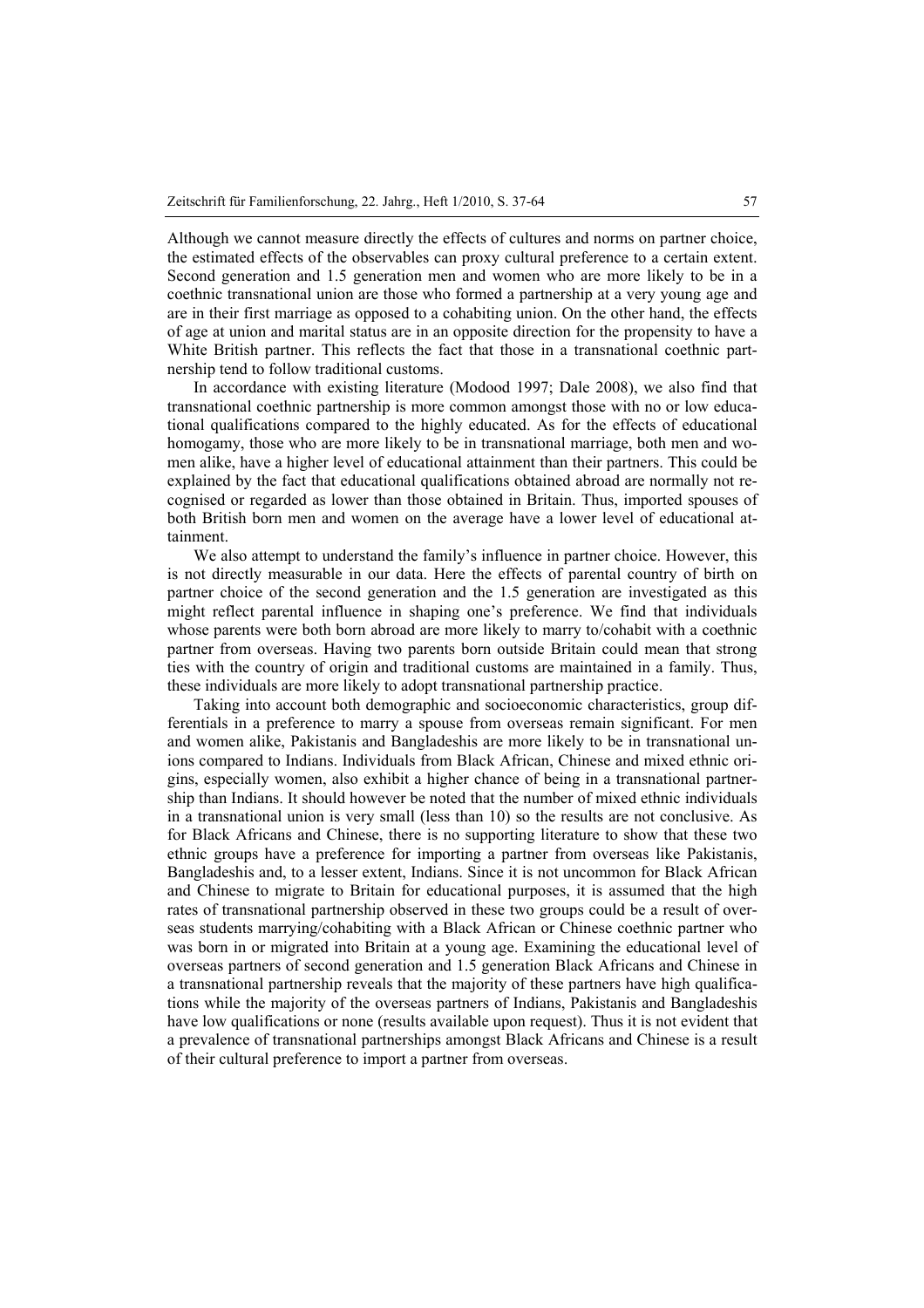## **7. Conclusion**

The analysis of trends and patterns of family formation in different ethnic groups, gender and generation suggests that generally ethnic minority members who were socialised in Britain are more likely to have a White British partner and less likely to be in a coethnic transnational union. Those born in or who migrated into Britain at a young age, with high educational qualifications, with at least one parent born in Britain and living in a residential area with a high proportion of White British population to coethnic members are assumed to receive similar socialisation to the majority British population. Consequently ethnic minority members with these characteristics tend to follow less traditional patterns of partner choice, i.e. they are more likely to be in an interethnic union with a White British spouse and less likely to be in a coethnic union, particularly a transnational one. The claim of non-traditional patterns of partnership formation is reflected on age at union and marital status. While those who are more likely to be in an interethnic partnership tend to form a union when they are older, and be in a cohabiting union or remarriage, their counterparts who are more likely to marry a coethnic partner transnationally tend to start a union at a very young age and be in their first marriage.

Still, we find a robust effect of ethnic origins on partner choice and this cannot simply be explained by ethnic differentials in socioeconomic status or macro-structural characteristics. The estimation of the likelihood of having a White British partner or having a coethnic transnational partner shows that ethnicity remains a significant determinant of partner choice even when other relevant characteristics are taken into account.

Individuals with mixed ethnic origin are the most likely to have a White British partner. But this result is not unexpected given that mixed ethnic individuals with one White British parent also have a British cultural background and living in Britain means that they have a chance to meet White British persons more frequently than members of minority ethnic groups. Interestingly, Black Caribbeans, especially men, have the second highest rate of intermarriage and it is not the highly educated who are more likely to have a White British partner. A similar finding applies to Black Africans who have a fairly high chance of intermarriage but educational attainment does not have a positive effect on their chances of having a White British partner either. Meanwhile, for Indians, it is those with high educational qualifications who are more likely to intermarry. Partnership formations of Pakistanis and Bangladeshis correspond with their preference in endogamy and arranged marriage described in previous literature (Anwar 1998; Shaw 2001). Interethnic partnership is not common at all for these groups and transnational marriage remains a predominant choice in partner. Black Africans and Chinese, especially women, also have a considerably high chance of being in a transnational marriage but there is no evidence that this is the result of a cultural preference to import a partner from overseas.

This study shows that there are at least four patterns of settlement of ethnic minorities in Britain: 1) integration into white middle class society (e.g. Chinese women and mixed); 2) integration into white working class culture (e.g. Black Caribbean and Black African); 3) the pluralistic model (e.g. Indian); and 4) the economically and socially isolated model (e.g. Pakistani and Bangladeshi).

Using intermarriage as an indicator of integration, Chinese women and individuals with mixed ethnic origins have the highest rate of intermarriage with the White British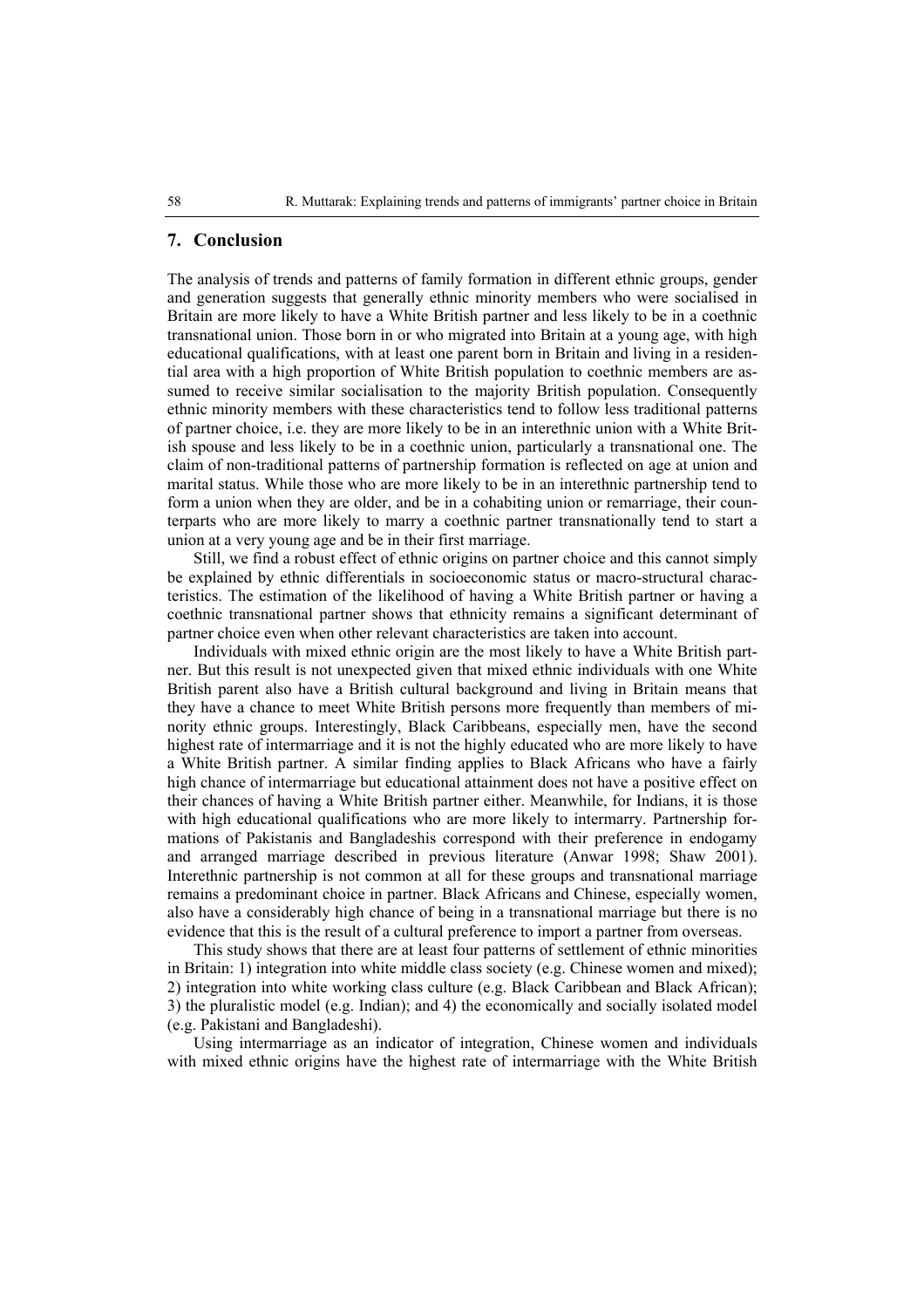population. It is those with high educational attainment who are more likely to intermarry suggesting integration into a white middle class society. On the other hand, Black Caribbean and Black Africans also have high rates of partnerships with a White British spouse but intermarriage is more common amongst those with low or no education suggesting assimilation into a pattern that discourages economic advancement. Meanwhile, despite their high educational and economic achievement, Indians remain socially segregated as indicated by their low level of intermarriage. As for Pakistanis and Bangladeshis, they are economically marginal compared to Indians (Peach 2005) and exhibit the lowest rates of intermarriage across all ethnic groups, well below five percent. This suggests that they are both socially and economically segregated.

This paper describes trends and patterns of immigrants' partnership formation in Britain across ethnic groups, gender and generation. Interethnic partnerships between the White British population and immigrants have been increasing, and will continue to increase, alongside the growing numbers in the younger generation, and particularly the ethnic minority population born in Britain. Partner choice can be partly explained by socioeconomic and macro-level characteristics but ethnic origin remains a significant predictor of partnership patterns. However, with tougher immigration rules, especially on family-forming migration, we might in the future observe a decline of transnational marriage practice. It thus remains to be seen whether a transnational union will be replaced with a coethnic partnership formed in Britain and/or an interethnic partnership, especially in cases where a suitable coethnic partner is not available.

## **Acknowledgement**

Material from the GHS is Crown Copyright; has been made available by the Office for National Statistics through the UK Data Archive and has been used by permission. Neither the ONS nor the Data Archive bear any responsibility for the analyses or interpretations of the data presented here. I am grateful to the referee, Irena Kogan and the managing editor for their constructive comments on an earlier version of this article.

#### **References**

- Anwar, M. (1998). *Between cultures: Continuity and change in the lives of young Asians*, London: Routledge.
- Bagley, C. (1972a). Interracial marriage in Britain: Some statistics. *New Community, 1*, pp. 318-326.
- Bagley, C. (1972b). Patterns of inter-ethnic marriage in Great Britain. *Phylon 33*, pp. 373-379.
- Ballard, R. (1990). Migration and kinship: The differential effects of marriage rules on the processes of Punjabi migration to Britain. In: C. Clarke, S. Vertovec & C. Peach (Eds), *South Asians overseas*. Cambridge: Cambridge University Press.

Ballard, R. (1996) (Ed.). *Desh Pardesh: the South Asian experience in Britain*. Hurst: London.

- Beck-Gernsheim, E. (2007). Transnational lives, transnational marriages: A review of the evidence from migrant communities in Europe. *Global Networks, 7*, pp. 271-288.
- Berrington, A. (1994). Marriage and family formation among the white and ethnic minority populations in Britan. *Ethnic and Racial Studies, 17*, pp. 517-545.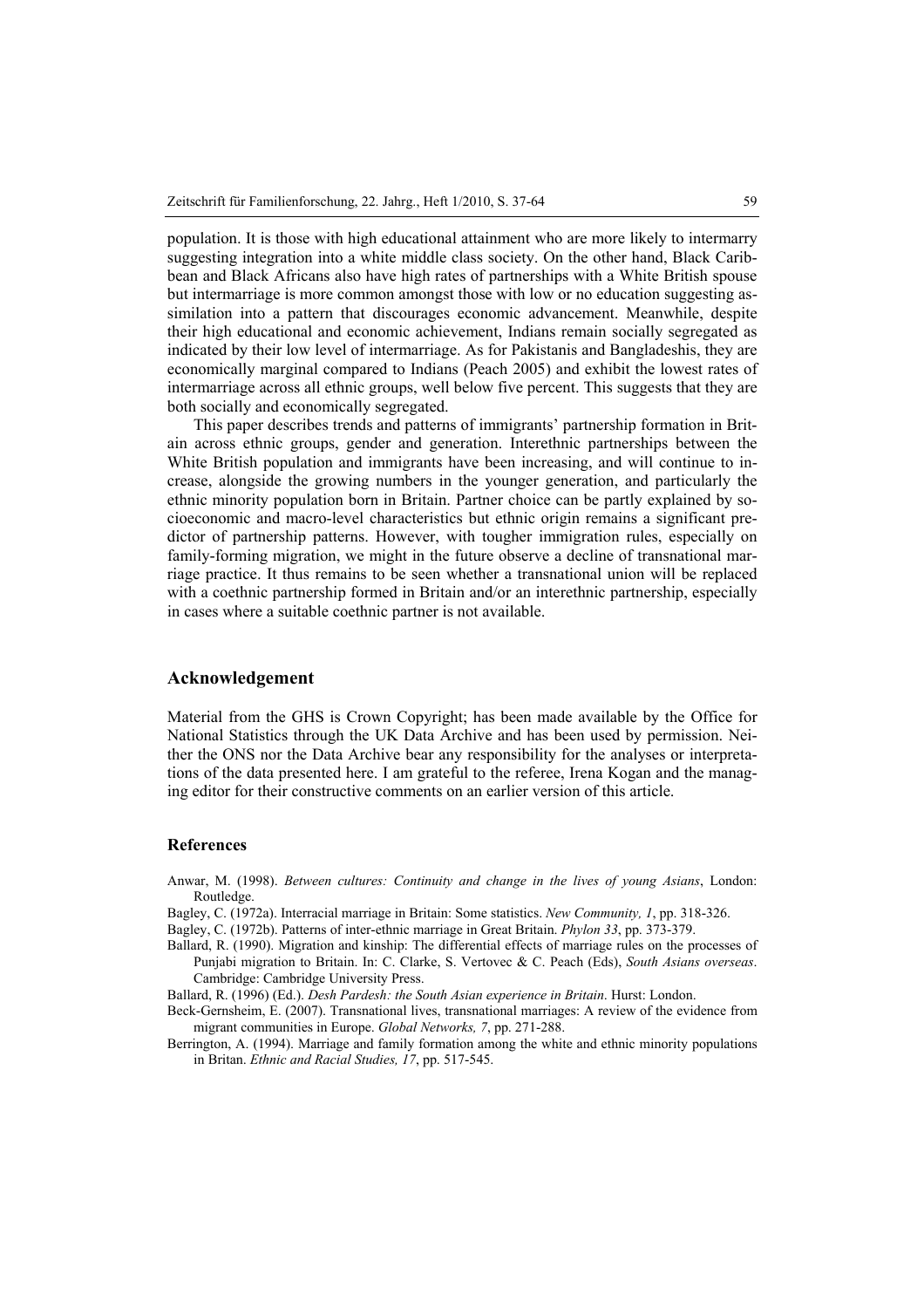- Berrington, A. (1996). Marriage patterns and inter-ethnic unions. In: D. Coleman & J. Salt (Eds), *Ethnicity in the 1991 Census. Volume one: Demographic characteristics of the ethnic minority populations*. London: Office of Population Censuses Surveys.
- Bhopal, K. (1999). South Asian women and arranged marriages in London. In: R. Barot, H. Bradley & S. Fenton (Eds), *Ethnicity, gender and social change*. New York: St. Martin's Press.
- Blau, P. M. (1977). *Inequality and heterogeneity*. New York: Free Press.
- Blau, P. M., Blum, T.C. & Schwartz, J. E. (1982). Heterogeneity and Intermarriage. *American Sociological Review 47*: 45-61.
- Clarkberg, M. E., Stolzenberg, R. M. and Waite, L. J. (1995). Attitudes, values, and entrance into cohabitational versus marital unions. *Social Forces, 74*, pp. 609-634.
- Coleman, D. A. (1985). Ethnic intermarriage in Great Britain. *Population Trends, 40*, pp. 4-10.
- Coleman, D. A. (1992). Ethnic intermarriage: The significance of inter-ethnic marriage. In: A. Bittles & D. F. Roberts (Eds), *Minority populations: Genetics, demography and health*. London: Macmillan.
- Coleman, D. A. (1994). Trends in fertility and intermarriage among immigrant populations in Western Europe as measures of integration. *Journal of Biosocial Science, 26*, pp. 107-136.
- Dale, A. (2008). *Migration, marriage and employment amongst Indian, Pakistani and Bangladeshi residents in the UK*. Manchester: Cathie Marsh Cenre for Census and Survey Research, University of Manchester (CCSR Working Paper 2008-02).
- Ford, R. (2007). *Trends in white attitudes towards social contact with ethnic minorities in Britain 1983- 96: Period, cohort and individual effects*. Oxford: Department of Sociology, University of Oxford (Working Paper Number 2007-01).
- Giorgas, D. & Jones, F. L. (2002). Intermarriage patterns and social cohesion among first, second and later generation Australians. *Journal of Population Research, 19*, pp. 47-64.
- Gray, A. (1987). Intermarriage: Opportunities and preference. *Population Studies, 41*, pp. 265-279.
- Heath, A. F. & McMahon, D. (2005). Social mobility of ethnic minorities. In: G. C. Koury, T. Modood and S. M. Teles (Eds), *Ethnicity, social mobility and public policy: Comparing the US and UK.* Cambridge: Cambridge University Press, pp. 393-413.
- Heath, A. F. & Cheung, S. Y. (2007). The comparative study of ethnic minority disadvantages. In: A.F. Heath & S. Y. Cheung (Eds), *Unequal chances: Ethnic minorities in Western labour markets*. Oxford: Oxford University Press, pp. 1-44.
- Hwang, S. S., Saenz, R. & Aguirre, B. E. (1997). Structural and assimilationist explanations of Asian American intermarriage. *Journal of Marriage and the Family, 59*, pp. 758-772.
- Jones, P. R. (1982). Research report ethnic intermarriage in Britain. *Ethnic and Racial Studies, 5*, pp. 223-228.
- Jones, P. R. (1984). Research report ethnic intermarriage in Britain: A further assessment. *Ethnic and Racial Studies, 7*, pp. 398-405.
- Jones, F. L. & Luijkx, R. (1996). Post-war patterns of intermarriage in Australia: The Mediterranean experience. *European Sociological Review, 12*, pp. 67-86.
- Kalbach, M. A. (1991). *Ethnic group and marital choice: Ethnic history and marital assimilation in Canada 1871 and 1971*. Vancouver: University of British Columbia Press.
- Kalbach, M. A. (2002). Ethnic intermarriage in Canada. *Canadian Ethnic Studies/Études ethniques au Canada, 36*, pp. 25-39.
- Kalmijn, M. (1993). Trends in black/white intermarriage. *Social Forces, 73*, pp. 119-146.
- Kalmijn, M. (1998). Intermarriage and homogamy: Causes, patterns, trends. *Annual Review of Sociology, 25*, pp. 395-421.
- Lehrer, E. L. (1998). Religious intermarriage in the United States: Determinants and trends. *Social Science Research, 27*, pp. 245-263.
- Lievens, J. (1998). Interethnic marriage: Bringing in the context through multilevel modelling. *European Journal of Population 14*, pp. 117-155.
- Merton, R. (1941). Intermarriage and the social structure: Fact and theory. *Psychiatry, 4*, pp. 361-374.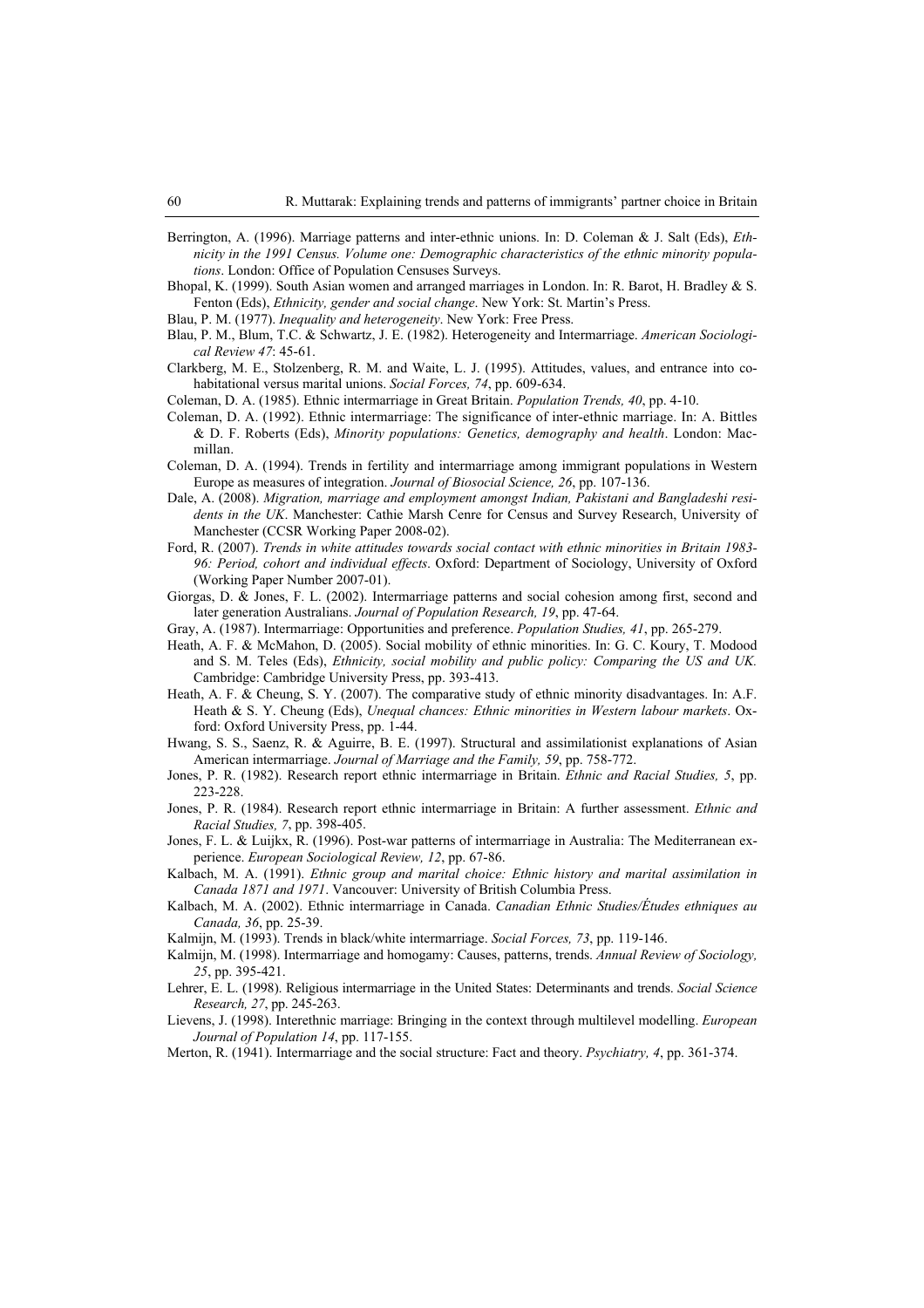- Modood, T. (1997). Culture and identity. In: T. Modood, R. Berthoud, J. Lakey, J. Nazroo, P. Smith, S. Virdee & S. Beishon (Eds), *Ethnic minorities in Britain: Diversity and disadvantage*. London: Policy Studies Institute.
- Muttarak, R. (2007). Does interethnic union promote occupational mobility of ethnic minority in Britain? Oxford: Department of Sociology, University of Oxford (Working Paper Number 2007-04).
- Nazroo, J. (2003). The structuring of ethnic inequalities in health: Economic position, racial discrimination, and racism. *American Journal of Public Health, 93*, pp. 277-284.
- Office for National Statistics, ONS (2004). *Focus on ethnicity and identity*. http://www.statistics.gov. uk/cci/nugget.asp?id=455
- O'Leary, R. & Finnäs, F. (2002). Education, social integration and minority-majority group intermarriage. *Sociology, 36*, pp. 235-254.
- Qian, Z. (1997). Breaking the racial barriers: Variations in interracial marriage between 1980 and 1990. *Demography, 34*, pp. 263-276.
- Qian, Z. & Lichter, D. T. (2001). Measuring marital assimilation: Intermarriage among natives and immigrants. *Social Science Research, 30*, pp. 289-312.
- Qian, Z. & Lichter, D. T. (2007). Social boundaries and martial assimilation: Evaluation trends in recial and etnic intermarriage. *American Sociological Review, 72,* pp. 68-94.
- Pagnini, S. & Morgan, P. (1990). Intermarriage and social distance among U.S. immigrants at the turn of the century. *American Journal of Sociology, 96*, pp. 405-432.
- Peach, C. (1980). Ethnic segregation and intermarriage. *Annals of the Association of American Geographers, 70*, pp. 371-381.
- Peach, C. (1996). Introduction. In: C. Peach (Ed.), *Ethnicity in the 1991 Census. Volume two: The ethnic minority population of Great Britain*, London: Her Majesty's Stationery Office.
- Peach, C. (2005). Social integration and social mobility: Spatial segregation and intermarriage of the Caribbean population in Britain. In: G. C. Koury, T. Modood, & S. M. Teles (Eds), *Ethnicity, social mobility and public policy: Comparing the US and UK*. Cambridge: Cambridge University Press.
- Pocock, D. F. (1972). *Kanbi and Patidar: A Study of the Patidar community of Gujarat*, Oxford: Clarendon.
- Rosenfeld, M. J. (2002). Measures of assimilation in the marriage market: Mexican Americans 1970– 1990. *Journal of Marriage and Family, 64*, pp.152-162.
- Rothon, C. & Heath, A. F. (2003). Trends in racial prejudice. In: A. Park, J. Curtice, K. Thomson, L. Jarvis & C. Bromley (Eds), *British social attitudes, the 20th report: Continuity and change over two decades*. London: Sage.
- Rothon, C., Heath, A. F. & Lessard-Phillips, L. (2009). The educational attainments of the "second generation": A comparative study of Britain, Canada and the US. *Teachers College Record, 111*, pp. 1404- 1443.
- Shaw, A. (2001). Kinship, cultural preference and immigration: Consanguineous marriage among British Pakistanis. *Journal of the Royal Anthropological Institute, 7*, pp. 315-334.
- Shaw, A. & Charsley, K. (2006). Rishtas: Adding emotion to strategy in understanding British Pakistani transnational marriages. *Global Networks, 6*, pp. 405-421.
- Thornton, A., Axinn, W. G. & Hill, D. H. (1992). Reciprocal effects of religiosity, cohabitation, and marriage. *American Journal of Sociology, 98*, pp. 628-651.
- Tzeng, J. M. (2000). Ethnically heterogamous marriages: The case of Asian Canadians. *Journal of Comparative Family Studies, 31*, pp. 321-337.

Submitted on/Eingereicht am: 24. 06. 2009 Accepted on/Angenommen am: 14. 12. 2009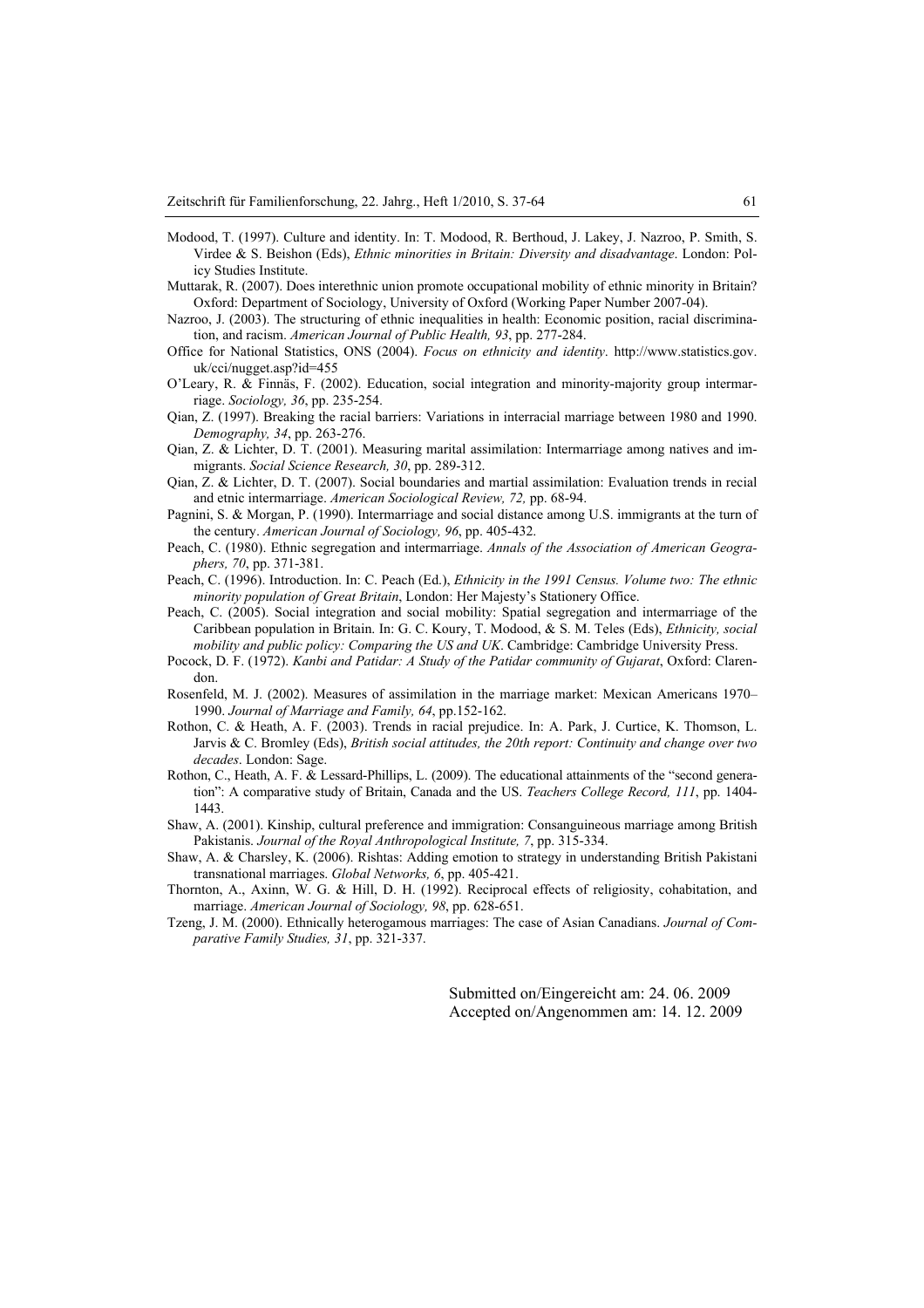Address of the author/Anschrift der Autorin:

Raya Muttarak, DPhil, MA Marie Curie Postdoctoral Fellow Department of Political and Social Sciences European University Institute Via dei Roccettini 9 50014 San Domenico di Fiesole (FI) Italy

E-mail: Raya.Muttarak@eui.eu

|                                      |       | Men (N=2,357) |         | Women (N=2,240) |           |         |
|--------------------------------------|-------|---------------|---------|-----------------|-----------|---------|
|                                      | Mean  | SD            | Range   | Mean            | <b>SD</b> | Range   |
| Dependent variable                   |       |               |         |                 |           |         |
| Interethnic union with White British | 0,22  | 0,41          | $0 - 1$ | 0,21            | 0,41      | $0 - 1$ |
| Coethnic union                       | 0,55  | 0,50          | $0 - 1$ | 0,54            | 0,50      | $0 - 1$ |
| Transnational coethnic union         | 0,23  | 0,42          | $0 - 1$ | 0,25            | 0,43      | $0 - 1$ |
| <b>Independent variables</b>         |       |               |         |                 |           |         |
| Ethnic group                         |       |               |         |                 |           |         |
| Indian                               | 0,36  | 0,48          | $0 - 1$ | 0,34            | 0,47      | $0 - 1$ |
| Pakistani                            | 0,14  | 0,35          | $0 - 1$ | 0, 16           | 0,37      | $0 - 1$ |
| Bangladeshi                          | 0.04  | 0,21          | $0 - 1$ | 0.04            | 0,20      | $0 - 1$ |
| <b>Black Caribbean</b>               | 0, 13 | 0,34          | $0 - 1$ | 0,13            | 0,33      | $0 - 1$ |
| <b>Black African</b>                 | 0.07  | 0,25          | $0 - 1$ | 0.06            | 0,25      | $0 - 1$ |
| Chinese                              | 0,04  | 0,20          | $0 - 1$ | 0,05            | 0,22      | $0 - 1$ |
| Mixed                                | 0,05  | 0,22          | $0 - 1$ | 0,05            | 0,22      | $0 - 1$ |
| Other ethnic group                   | 0, 16 | 0,37          | $0 - 1$ | 0, 16           | 0,37      | $0 - 1$ |
| Generation                           |       |               |         |                 |           |         |
| Second generation                    | 0,24  | 0,43          | $0 - 1$ | 0,29            | 0,45      | $0 - 1$ |
| 1.5 arrived at age 6 or before       | 0,07  | 0,26          | $0 - 1$ | 0,08            | 0,27      | $0 - 1$ |
| 1.5 arrived between age 7 - 12       | 0,13  | 0,33          | $0 - 1$ | 0.10            | 0,30      | $0 - 1$ |
| First generation                     | 0,56  | 0,50          | $0 - 1$ | 0,53            | 0,50      | $0 - 1$ |
| Age at union (grouped)               |       |               |         |                 |           |         |
| 18 or less (reference)               | 0,03  | 0,18          | $0 - 1$ | 0,14            | 0,34      | $0 - 1$ |
| $19 - 24$                            | 0,31  | 0,46          | $0 - 1$ | 0,47            | 0,50      | $0 - 1$ |
| $25 - 29$                            | 0,35  | 0,48          | $0 - 1$ | 0,24            | 0,43      | $0 - 1$ |
| $30 - 34$                            | 0, 18 | 0,38          | $0 - 1$ | 0,08            | 0,28      | $0 - 1$ |
| $35 - 39$                            | 0,07  | 0,25          | $0 - 1$ | 0,04            | 0,19      | $0 - 1$ |
| $40 - 44$                            | 0,03  | 0,18          | $0 - 1$ | 0.02            | 0,13      | $0 - 1$ |
| 45 or over                           | 0,02  | 0,14          | $0 - 1$ | 0.01            | 0.11      | $0 - 1$ |

*Appendix A:* Descriptive statistics of dependent and independent variables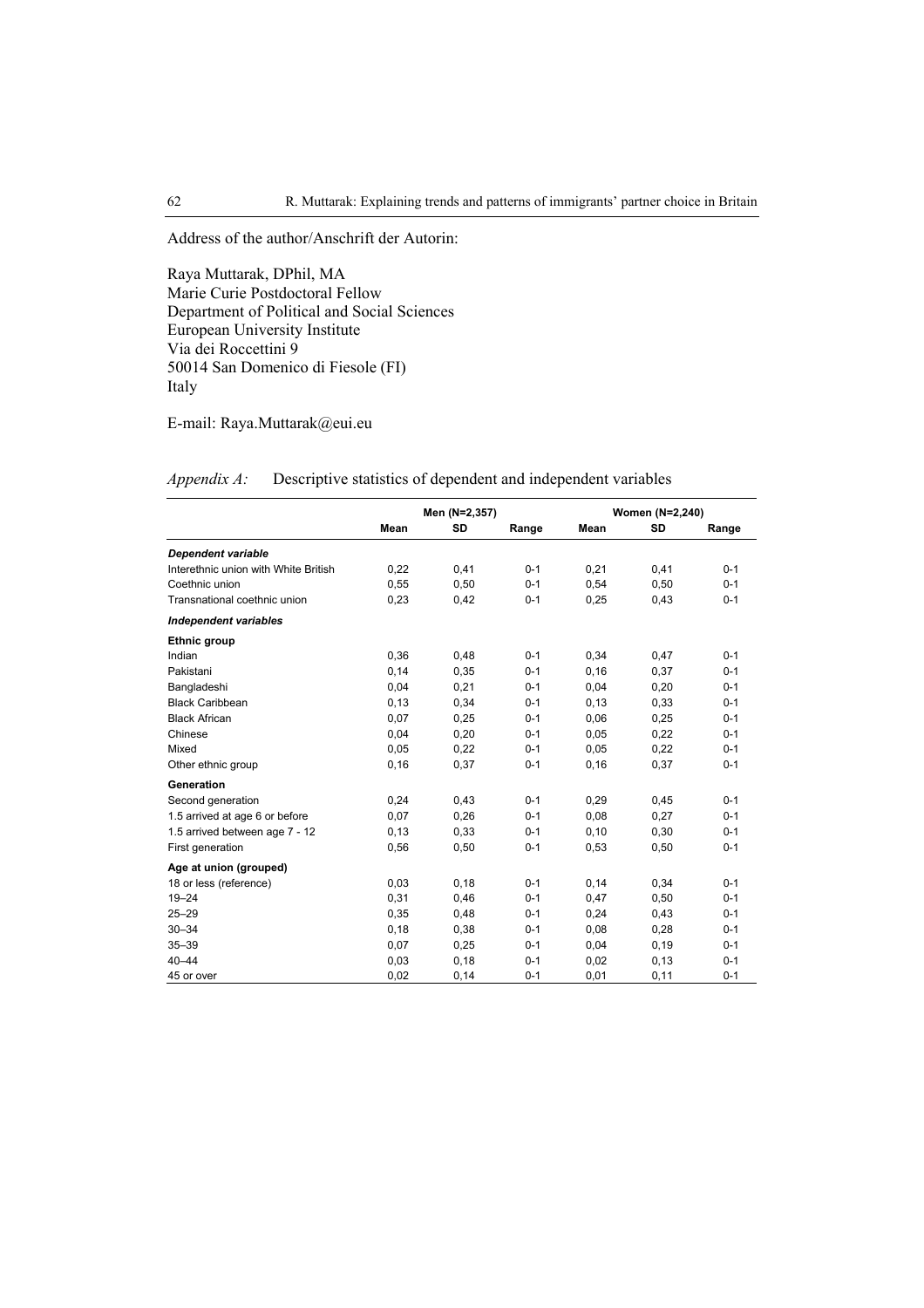|                                          |         | Men (N=2,357) |              |          | Women (N=2,240) |              |
|------------------------------------------|---------|---------------|--------------|----------|-----------------|--------------|
|                                          | Mean    | SD            | Range        | Mean     | SD              | Range        |
| Period of marriage                       |         |               |              |          |                 |              |
| 1950s                                    | 0,03    | 0, 16         | $0 - 1$      | 0,03     | 0,16            | $0 - 1$      |
| 1960s                                    | 0, 10   | 0,30          | $0 - 1$      | 0, 10    | 0,30            | $0 - 1$      |
| 1970s                                    | 0,22    | 0,41          | $0 - 1$      | 0,21     | 0,41            | $0 - 1$      |
| 1980s                                    | 0,32    | 0,46          | $0 - 1$      | 0,32     | 0,47            | $0 - 1$      |
| 1990s                                    | 0,25    | 0,43          | $0 - 1$      | 0,25     | 0,43            | $0 - 1$      |
| 2000s                                    | 0.09    | 0,29          | $0 - 1$      | 0, 10    | 0,30            | $0 - 1$      |
| <b>Marital status</b>                    |         |               |              |          |                 |              |
| First marriage                           | 0,78    | 0,41          | $0 - 1$      | 0.83     | 0,37            | $0 - 1$      |
| Cohabiting never married                 | 0,08    | 0,28          | $0 - 1$      | 0,07     | 0,26            | $0 - 1$      |
| Cohabiting separted/divorced             | 0,01    | 0,11          | $0 - 1$      | 0,01     | 0,09            | $0 - 1$      |
| Remarriage                               | 0,12    | 0,33          | $0 - 1$      | 0,09     | 0,28            | $0 - 1$      |
| <b>Educational qualification</b>         |         |               |              |          |                 |              |
| High qualification                       | 0,30    | 0.46          | $0 - 1$      | 0.24     | 0,43            | $0 - 1$      |
| Intermediate or low qualification        | 0,43    | 0,49          | $0 - 1$      | 0,44     | 0,50            | $0 - 1$      |
| No qualification                         | 0,27    | 0,45          | $0 - 1$      | 0,32     | 0,47            | $0 - 1$      |
| <b>Macro-level variables</b>             |         |               |              |          |                 |              |
| Log white-coethnic ratio                 | 3,84    | 1,22          | 2,38-7,63    | 3,86     | 1,21            | 2,38-7,27    |
| Log sex ratio                            | $-0.09$ | 0, 15         | $-1,25-0,56$ | $-0, 10$ | 0,15            | $-1,25-0,56$ |
| <b>Educational homogamy</b>              |         |               |              |          |                 |              |
| Male partner has higher qualifications   | 0,34    | 0,47          | $0 - 1$      | 0,31     | 0,46            | $0 - 1$      |
| Male & female partners have same         | 0,41    | 0,49          | $0 - 1$      | 0,40     | 0,49            | $0 - 1$      |
| qualifications                           |         |               |              |          |                 |              |
| Female partner has higher qualifications | 0,18    | 0,39          | $0 - 1$      | 0,20     | 0,40            | $0 - 1$      |
| Age homogamy                             |         |               |              |          |                 |              |
| Male partner is older                    | 0,77    | 0,42          | $0 - 1$      | 0,74     | 0,44            | $0 - 1$      |
| Male & female partners have same age     | 0,09    | 0,29          | $0 - 1$      | 0, 10    | 0,30            | $0 - 1$      |
| Female partner is older                  | 0,14    | 0,35          | $0 - 1$      | 0,16     | 0,37            | $0 - 1$      |

Source: General Household Survey 1988-2006.

## *Appendix B:* Frequency distribution of male and female partners' ethnicity

| Female partner's ethnicity  |                         |                |          |          |                                |          |                              |    |                |          |                 |         |
|-----------------------------|-------------------------|----------------|----------|----------|--------------------------------|----------|------------------------------|----|----------------|----------|-----------------|---------|
| Male partner's<br>ethnicity | White<br><b>British</b> | White<br>Other | Indian   | stani    | Paki- Bangla Black Black Black | bean     | - deshi Carib- African Other |    | Chi-<br>nese   | Mixed    | Other<br>ethnic | Total   |
| <b>White British</b>        | 108.829                 | 2.922          | 107      | 17       | $\overline{4}$                 | 167      | 41                           | 14 | 92             | 175      | 420             | 112.788 |
| White Other                 | 2.335                   | 1.182          | 15       | $\Omega$ | $\Omega$                       | 9        | 6                            | 0  | 8              | 5        | 45              | 3.605   |
| Indian                      | 155                     | 34             | 1.575    | 14       | 2                              | 2        | 0                            | 0  | 1              | 4        | 13              | 1.800   |
| Pakistani                   | 44                      | 4              | 7        | 730      | 0                              | $\Omega$ | 0                            | 0  | 0              | 1        | 10              | 796     |
| Bangladeshi                 | 7                       | 0              | 4        | 1        | 218                            | 0        | 0                            | 0  | 0              | 1        | 3               | 234     |
| <b>Black Caribbean</b>      | 277                     | 18             | 3        | 0        | $\Omega$                       | 402      | 11                           | 8  | $\overline{2}$ | 11       | 11              | 743     |
| <b>Black African</b>        | 54                      | 6              | $\Omega$ | 0        | 0                              | 29       | 278                          | 0  | $\Omega$       | 4        | 8               | 379     |
| <b>Black Other</b>          | 17                      | 2              | $\Omega$ | 2        | $\Omega$                       | 2        | 0                            | 16 | $\Omega$       | $\Omega$ | $\Omega$        | 39      |
| Chinese                     | 25                      | 1              | 6        | $\Omega$ | 0                              | 0        | 0                            | 0  | 175            | 2        | 3               | 212     |
| Mixed                       | 175                     | 10             | 6        | 5        | 0                              | 5        | 1                            | 0  | $\Omega$       | 70       | 4               | 276     |
| Other                       | 399                     | 44             | 8        | 2        | 5                              | 8        | 4                            | 2  | 12             | 5        | 396             | 885     |
| Total                       | 112.317                 | 4.223          | 1.731    | 771      | 229                            | 624      | 341                          | 40 | 290            | 278      | 913             | 121.757 |

*Source:* General Household Survey 1988–2006.